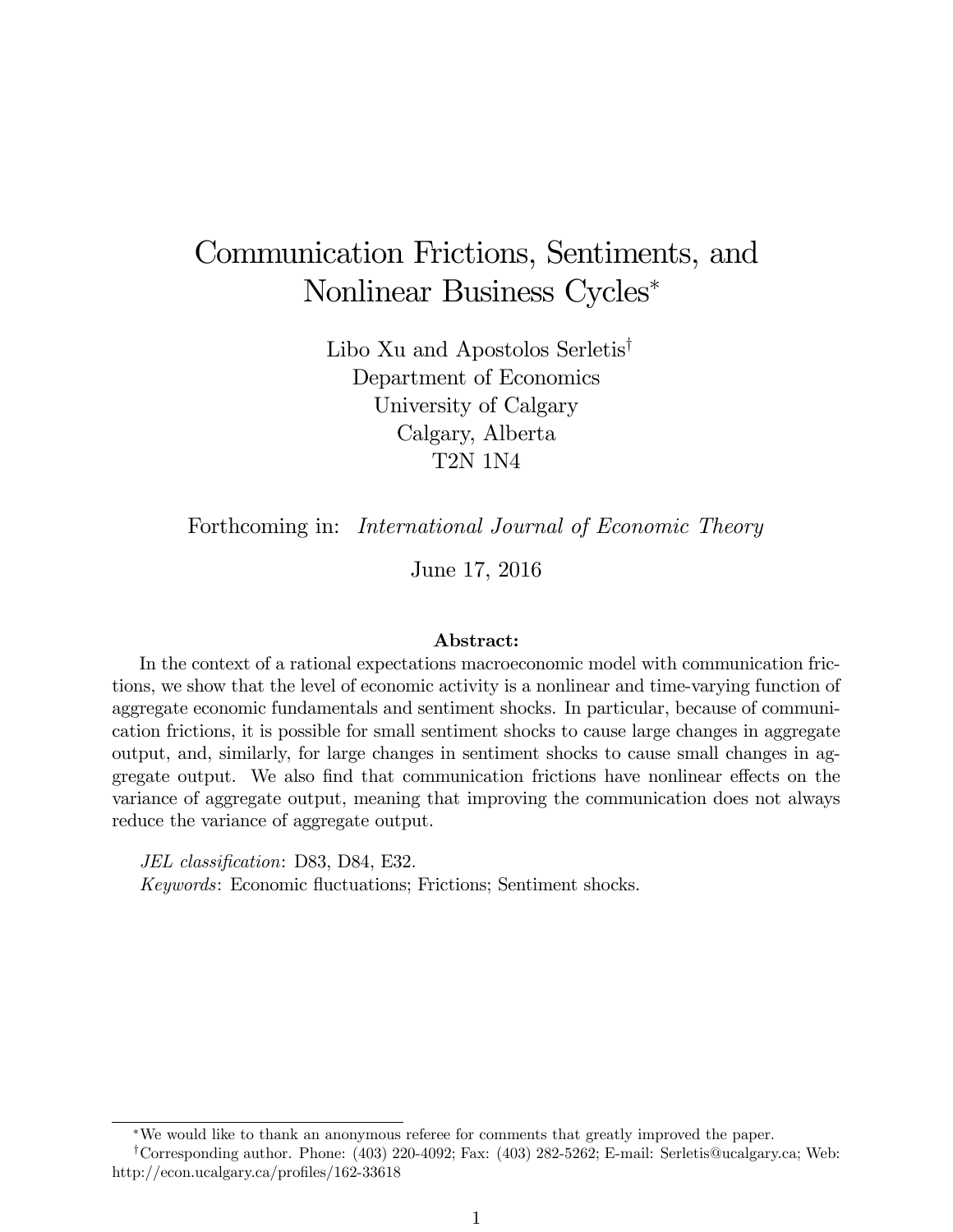# 1 Introduction

Motivated by Angeletos and La<sup> $\prime$ </sup>O (2013) and Benhabib *et al.* (2015), we consider a rational expectations macroeconomic model with communication frictions, and show that the level of economic activity is a nonlinear and time-varying function of aggregate economic fundamentals and a certain type of extrinsic shocks that Angeletos and LaíO (2013) refer to as estlements. We show that communication frictions amplify or shrink the effect of exogenous sentiment shocks on aggregate output, meaning that it is possible for small changes in sentiment shocks to cause large changes in aggregate output and for large changes in sentiment shocks to cause small changes in aggregate output. We also show that improving communication does not always reduce the variance of aggregate output.

**Theoretical background.** One of the most celebrated business cycle models in the past 40 years is the information-based monetary misperceptions model of Lucas (1972), originated from Friedman (1968), and Phelps (1970). In this model, in a rational expectations setting, economic agents have incomplete information about prices in the economy, and monetary shocks (created by the monetary authority) are a principal cause of business cycles. In particular, economic fluctuations are induced because individual producers faced with a change in the price of their product do not know whether it stems from a shift in relative demands or a changed level of aggregate demand. If it was the former, the optimal response would require a change in output whereas if it was the latter the optimal response would require no such change in the level of output. More recently, Barnett (2012) provides another possible explanation of the non-neutrality of money and the sources of business fluctuations, consistent with the price misperceptions model, stressing monetary misperceptions due to low quality monetary data provided by central banks.

In recent years, most economists believe that monetary shocks are not the principal cause of business áuctuations. In fact, following the powerful Lucas (1976) critique, the modern core of macroeconomics consists of the real business cycle approach and the New Keynesian approach. The real business cycle approach (known as freshwater economics), developed by Kydland and Prescott (1982), is a stochastic formalization of the neoclassical growth model and represents the latest development of the classical approach to business cycles. It assumes rational expectations and forward-looking economic agents, relies on market-clearing conditions for households and Örms, relies on shocks and mechanisms that amplify the shocks and propagate them through time, and is designed to be a quantitative mathematical formalization of the aggregate economy. According to the original real business cycle model, which has become a centerpiece of business cycle research, under the classical assumption that wages and prices are fully flexible, most aggregate fluctuations are efficient responses to random production function shocks (usually called real shocks) and government stabilization policy is inefficient. More recent real business cycle models also assume some type of nominal rigidities, so that both technology and demand shocks play a role in determining business cycles, and recognize that some form of government stabilization policy is actually useful.

The opposing New Keynesian approach (known as saltwater economics) advocates models with sticky prices (prices that do not adjust instantaneously to clear all the markets), consistent with the assumption of sticky nominal wage rates in Keynes (1936). It points to economic downturns like the Great Depression of the 1930s and the Great Recession that followed the recent global financial crisis, and argues that it is implausible for the efficient level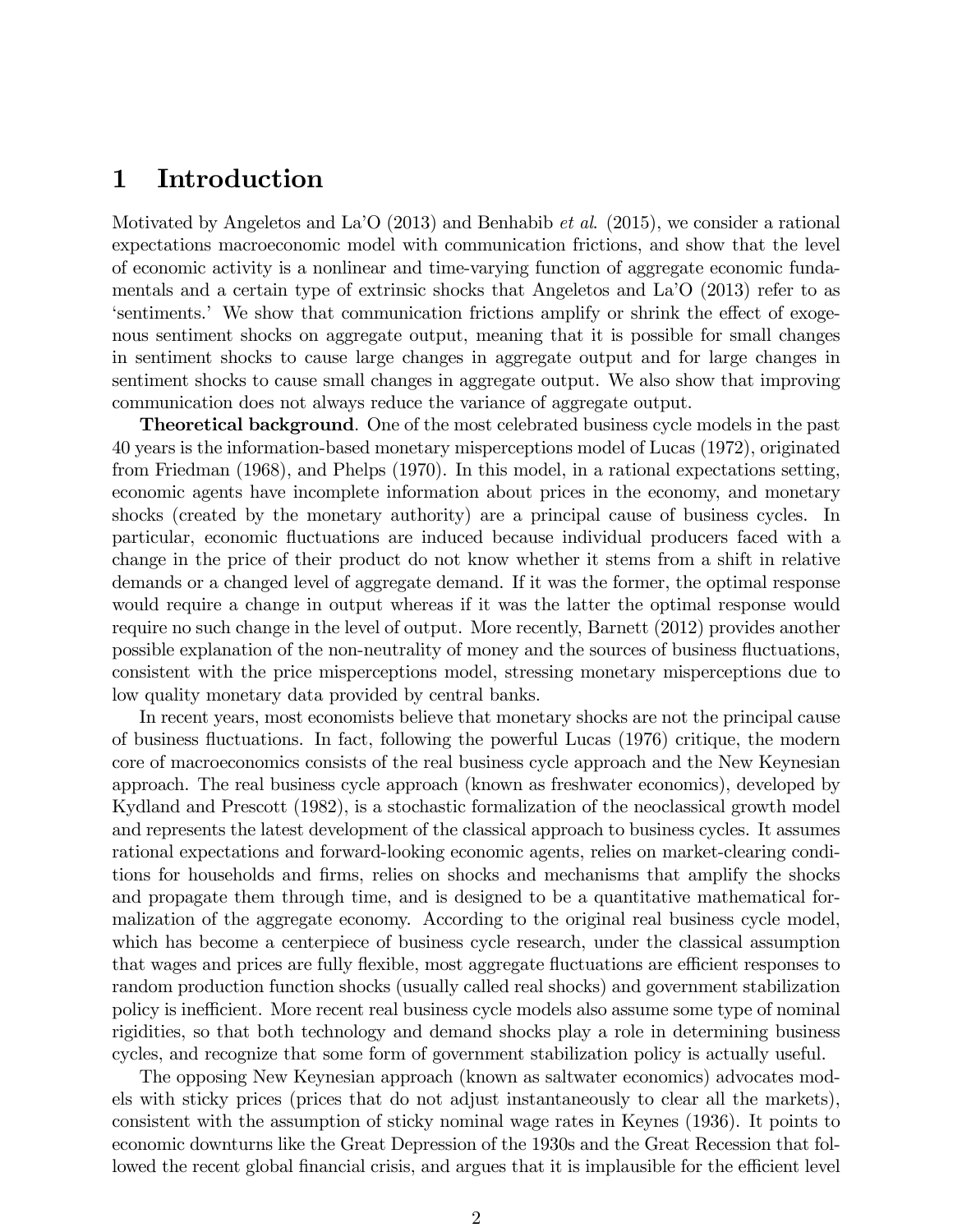of aggregate output to fluctuate as much as the observed level of output, thereby advocating government stabilization policy. In recent years, however, the New Keynesian approach makes systematic use of the modeling methodology of the real business cycle approach, and so the division between the two approaches has greatly decreased. In fact, the current New Keynesian model is based on the "dynamic-stochastic-general-equilibrium" framework and combines it with Keynesian features, like imperfect competition and sticky prices, to provide a theoretical framework for macroeconomic policy analysis. Both the real business cycle model and the New Keynesian model are largely immune to the Lucas (1976) critique.

In the aftermath of the global financial crisis there has also been a revival of interest in endogenous economic fluctuations, founded on (deterministic) chaos theory. The discovery that perfectly deterministic systems of low dimensions and with simple nonlinearities can have stochastic behavior has received a lot of attention in macroeconomics and has brought about a profound re-consideration of the issue of randomness. Besides its obvious intellectual appeal, chaos is interesting in macroeconomics, because of its ability to generate output that mimics the output of stochastic systems, thereby offering an endogenous explanation of economic áuctuations. If, for example, chaos can be shown to exist in macroeconomic variables, the implication would be that (nonlinearity-based) prediction is possible, at least in the short run and provided that the actual generating mechanism is known exactly. In the long run, however, chaos implies that prediction is all but impossible due to its property of sensitive dependence on initial conditions. Chaos also implies the persistence of the effects of temporary shocks and the impossibility of government stabilization policy in the absence of changes in the values of the structural parameters that govern the behavior of the economic system. For a review of this literature, see (for example) Benhabib and Nishimura (1985), Grandmont (1985), Baumol and Benhabib (1989), Bullard and Butler (1993), and Barnett et al. (2015). For more recent work that also deals with deterministic endogenous business cycles (including chaos) caused by financial frictions, see Kunieda and Shibata (2011, 2014).

There are many criticisms of the modern core of macroeconomics  $\sim$  see, for example, Farmer and Geanakoplos (2008) and Kirman (2010). As Serletis (2016, p. 462) puts it, ìone is the assumption that economic agents act in isolation and the only interaction between them is through the price system. This is clearly unrealistic as it fails to capture the interdependence, interaction, and economic networks of the real world. Another is the aggregation assumption according to which the behavior of the aggregate (or macro) economy corresponds to that of the representative economic agent, consistent with the reductionist belief that 'the whole is the sum of its parts." Another criticism of the current mainstream approach to macroeconomics concerns the definition of rational expectations. As Hendry and Mizon  $(2010, p. 13)$  argue, "dynamic stochastic general equilibrium models are intrinsically non-structural, and must fail the Lucas critique since their derivations depend on constant expectations distributions." In this regard, Blanchard  $(2014, p. 28)$  also wrote that these techniques made sense "only under a vision in which economic fluctuations were regular enough so that, by looking at the past, people and Örms (and the econometricians who apply statistics to economics) could understand their nature and form expectations of the future, and simple enough so that small shocks had small effects and a shock twice as big as another had twice the effect on economic activity."

Finally, another serious criticism of the modern core of macroeconomics pertains to its formalization of the origins of business cycles. Typically, dynamic stochastic general equi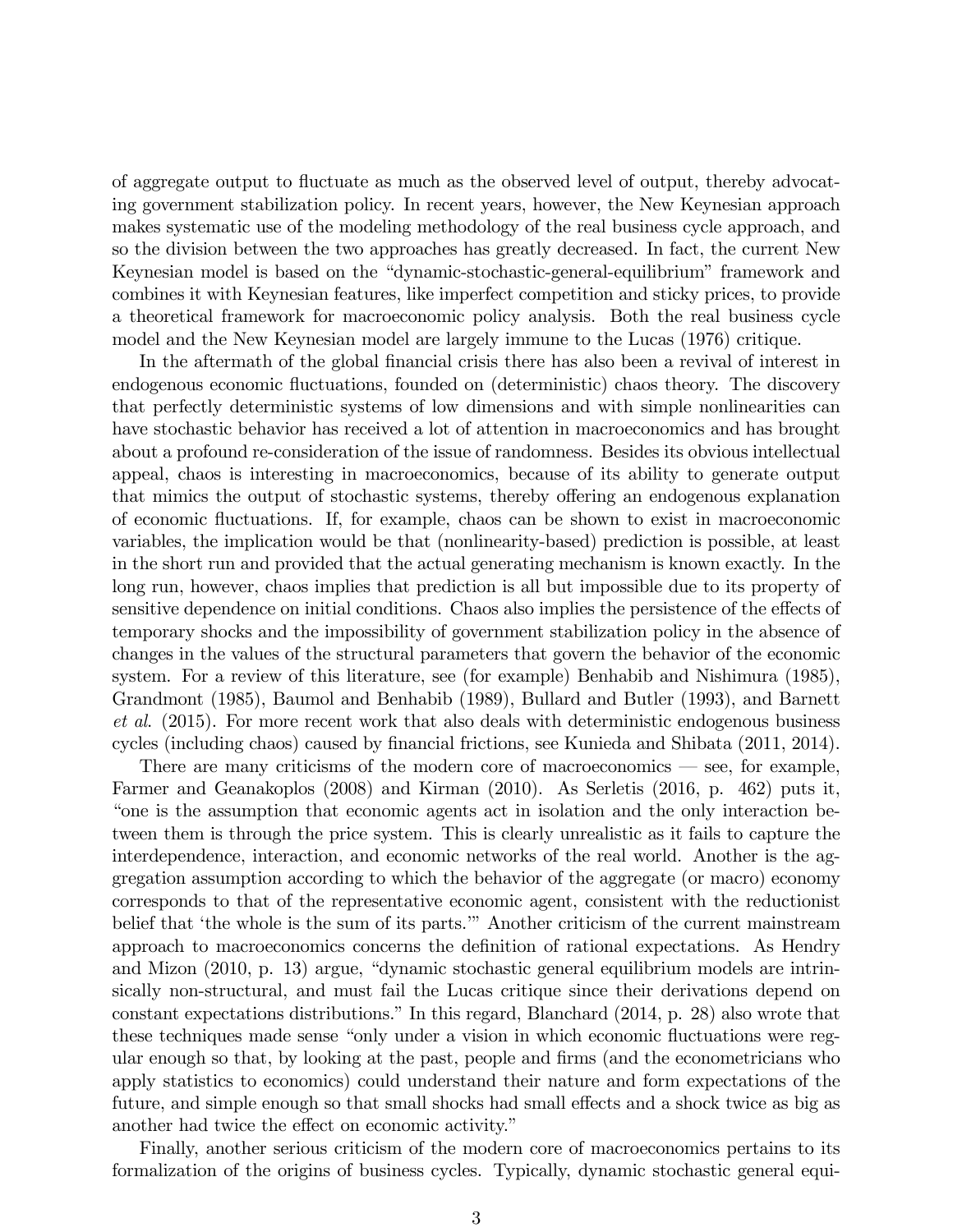librium models attribute short-run fluctuations to shocks to fundamentals like preferences, technologies, or government policy. This, however, is highly unsatisfactory. As Angeletos and La<sup> $\prime$ </sup>O (2013) recently put it in their Conclusion, "if taken literally, these shocks seem empirically implausible. Instead, short-run phenomena appear to have a largely self-fulfilling nature—one that leads many practitioners to attribute these phenomena to more exotic forces such as 'animal spirits,' 'sentiments,' or 'market psychology,' and one that standard macroeconomic models have failed to capture." These phenomena have attracted a great deal of attention in the aftermath of the global financial crisis. In fact, the global financial crisis and the Great Recession and European debt crisis that followed have changed our view about the importance of such phenomena and frictions in the macroeconomy. We have moved from a regime where frictions do not matter (prior to the crisis) to a world where frictions matter a lot.

Contribution. In this paper, in the spirit of Angeletos and La<sup>7</sup>O (2013) and Benhabib  $et al.$  (2015), we investigate how communication frictions can lead to economic fluctuations and to a nonlinear relationship between the level of economic activity and aggregate economic fundamentals and sentiment shocks. In doing so, we extend the Angeletos and La<sup>7</sup>O (2013) rational expectations macroeconomic model by introducing an idiosyncratic preference indicator regarding work aversion and a communication friction. We incorporate two types of economic fundamentals and an exogenous sentiment shock and investigate their effects on economic fluctuations. We show that the level of economic activity is a nonlinear and time-varying function of aggregate economic fundamentals and the sentiment shock. We also show that communication frictions have nonlinear effects on the variance of aggregate output, meaning that improving the communication does not always reduce the variance of aggregate output.

Layout. The paper is organized as follows. In the next section we lay out the rational expectations macroeconomic model and characterize the equilibrium. In sections 3 and 4 we derive equilibrium outcomes under perfect and imperfect communication and show our main result that the level of economic activity is a nonlinear and time-varying function of aggregate economic fundamentals and sentiment shocks. Section 5 also shows how communication frictions have nonlinear effects on the variance of aggregate output. Section 6 concludes.

# 2 The Model

We reformulate the Angeletos and La<sup> $\prime$ </sup>O (2013) model by introducing quantified communication frictions. The model has a continuum of islands, indexed by  $i \in [0, 1]$ , which are heterogeneous in terms of total factor productivity (TFP). Time is discrete, and indexed by  $t \in \mathbb{N}$ . In each island, there are a representative household and a representative single good producer, which is the firm. We assume that there are two stages in each period  $t$ , with employment and production taking place in stage 1 and trading and consumption occurring in stage 2. Moreover, trading takes place through random pairwise matching. Each island has to decide how much to produce in stage 1, according to an information set about its trading partner. In this paper, we assume that the information set is about total factor productivity, an idiosyncratic work aversion parameter, and communication frictions.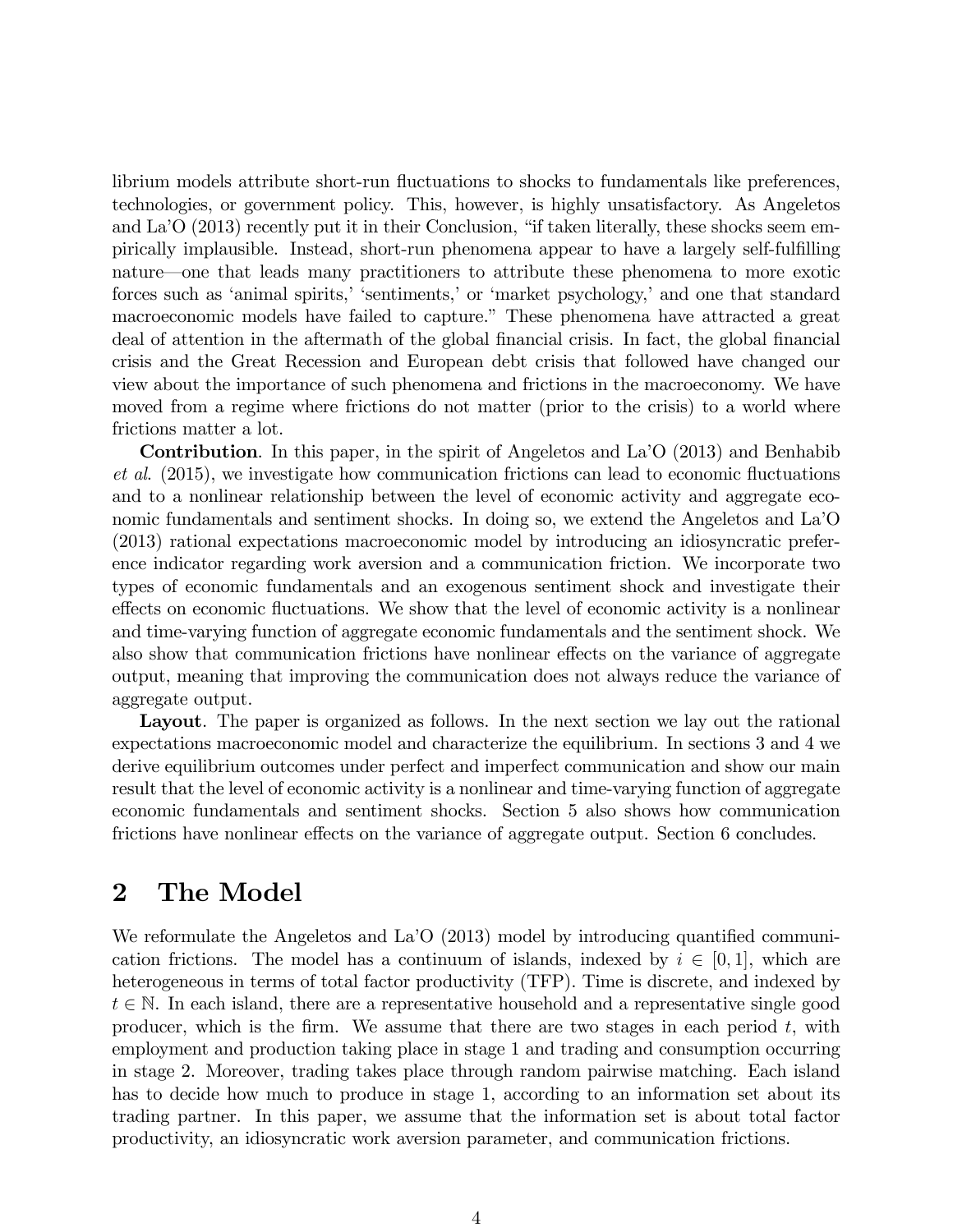#### 2.1 Households and Preferences

We assume that household  $i$ , who lives in island  $i$ , maximizes utility

$$
\max_{\left\{c_{it}, c_{it}^*, n_{it}\right\}_{t=0}^{\infty}} E_0 \sum_{t=0}^{\infty} \beta^t \left[ \left(\frac{c_{it}}{1-\phi}\right)^{1-\phi} \left(\frac{c_{it}^*}{\phi}\right)^{\phi} - \delta_i \frac{n_{it}^{\varphi}}{\varphi} \right]
$$
(1)

where  $\phi \in (0,1)$ ,  $\beta$  is the discount factor,  $c_{it}$  is the locally produced good, and  $c_{it}^*$  is the imported good from the trading partner.  $n_{it}$  is the labor supply, which induces disutility and  $\varphi > 1$ . We refer to  $\delta_i \in \mathbb{R}^+$  as the work aversion parameter in island i, and assume that  $\delta_i$  is constant over time but varies across islands with a cross-sectional distribution. A high  $\delta_i$  value implies a high work aversion in island i, and consequently a low level of work and production (output). The probability density function of the work aversion parameter is given by  $\mathcal{P}_{\delta}$ .

The household's budget constraint is

$$
p_{it}c_{it} + p_{it}^*c_{it}^* \le w_{it}n_{it} + \pi_{it} \tag{2}
$$

where  $p_{it}$  and  $p_{it}^*$  denote the prices of the local and imported goods, respectively,  $w_{it}$  is the wage rate, and  $\pi_{it}$  is the local firm's profit.

#### 2.2 Firms and Technologies

We also assume that the firm in island  $i$  has the following production function

$$
y_{it} = A_i n_{it}^{\theta} \tag{3}
$$

where  $\theta \in (0, 1)$ .  $A_i$  denotes total factor productivity. The total factor productivity of each island has a cross-sectional distribution, and the probability density function of total factor productivity is given by  $\mathcal{P}_A$ .

#### 2.3 Communication Frictions

Finally, we make some assumptions about communication and information. In stage 1, islands do not know the matching results so that no island knows who its trading partner will be. However, the decision of each island's production has to be made in stage 1, depending on the received information about the total factor productivity of its trading partner, communication frictions, and its trading partner's work aversion. Let's assume that island is trading partner is island j, where j is not an identity of any island. We assume that island i receives the information set

$$
\mathcal{I}_{it} = (A_i, A_j, \delta_i, \mathcal{Z}_{it}, \zeta_t)
$$
\n<sup>(4)</sup>

where  $\zeta_t$  describes the severity of the communication friction and  $\mathcal{Z}_{it}$  will be specified below. This information set shows that island  $i$  knows its own TFP,  $A_i$ , its trading partner's TFP,  $A_j$ , and its own work aversion parameter,  $\delta_i$ . However, island i does not know island j's work aversion parameter,  $\delta_j$ , because of the communication friction,  $\zeta_t$ , and the sentiment shock,  $\xi_t$ .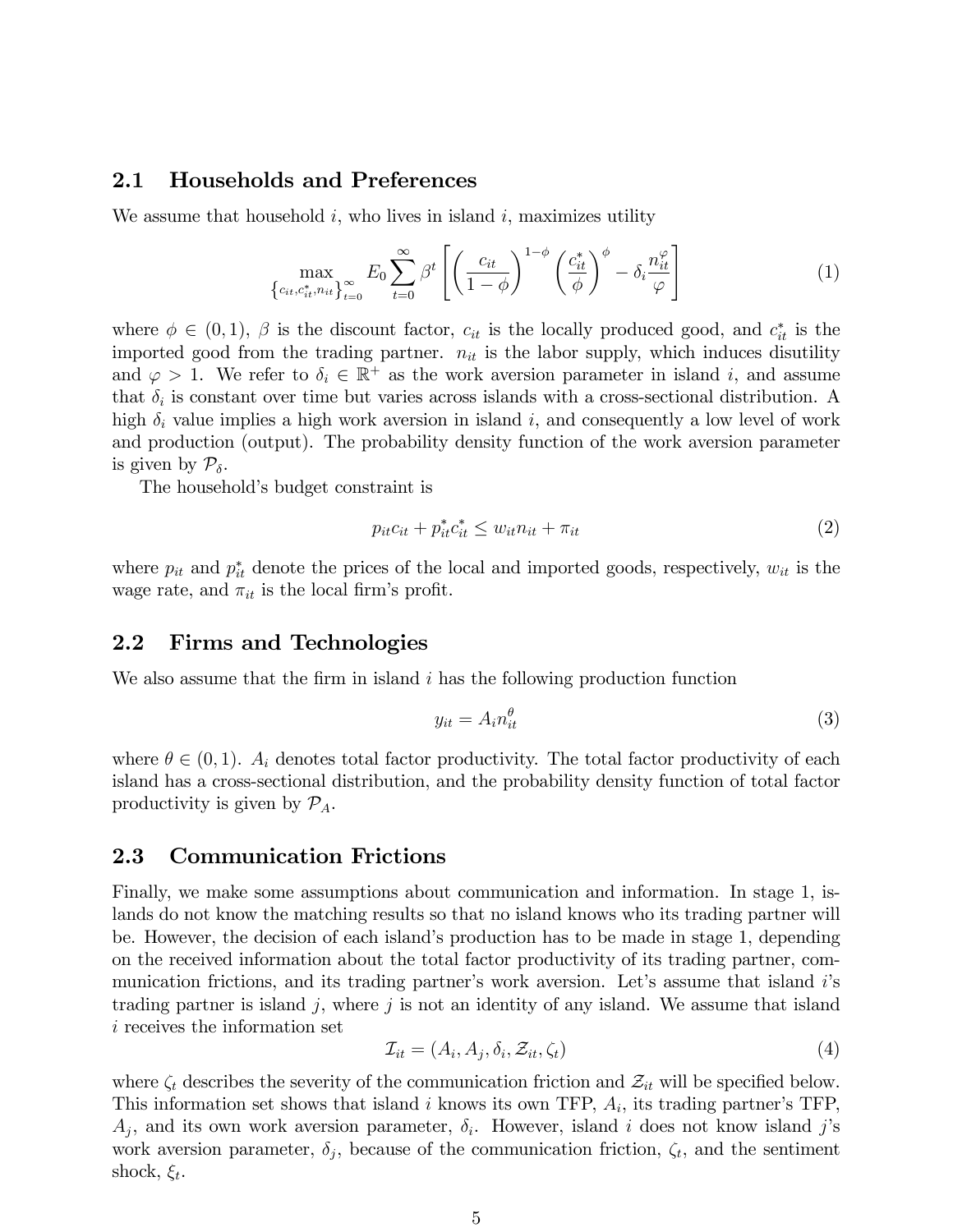We assume that each island knows how severe the communications friction is, and, in fact, that the communication friction is observable in period  $t$ . One might think that this is an odd assumption, however, it is reasonable with the model setup. Let's consider the outcome of period  $t-1$  first. Since each pair of islands meet and share information in the second stage of period  $t - 1$ , the communication friction  $\zeta_{t-1}$  is revealed.  $\zeta_{t-1}$  characterizes how the exchanged information and communication are biased in period  $t-1$ . Suppose that there is a 'communication system,' which is constructed by, for example, (including but not limited to) social networks, the media, market research, and market surveys. This system determines the quality of information and communication. If there is nothing done for the communication system after period  $t - 1$ , the friction in this system should be constant in the succeeding period. However, improving communication is always a desirable objective so that there should be some efforts in the economy to achieve a higher  $\zeta_t$  in period t. In addition to those efforts, we also assume that in this communication system there are reasonable exogenous variations which intensify the communication friction. For instance, the market surveys may be of a bad quality, say because of a low participation rate, irrational participants, or badly designed questions. Another example is that there might be corruption in the social networks or the media. Therefore,  $\zeta_t$  may or may not be bigger than  $\zeta_{t-1}$ . Since the economy could have a good assessment about the communication system and its friction, by knowing  $\zeta_{t-1}$ , the observable efforts, and the exogenous variations, we assume that  $\zeta_t$  is observable.

#### 2.4 Sentiment Shocks

In equation (4),  $\mathcal{Z}_{it}$  is the information that island i has about its trading partner's (which is island j) work aversion parameter,  $\delta_j$ . We assume that  $\mathcal{Z}_{it}$  is an affine combination of the true work aversion parameter,  $\delta_j$ , and the sentiment shock,  $\xi_t$ , as follows

$$
\mathcal{Z}_{it} = \zeta_t \log \delta_j + (1 - \zeta_t)\xi_t \tag{5}
$$

where  $\zeta_t \in (0,1)$ . The sentiment shock,  $\xi_t$ , is an aggregate shock and characterizes an optimistic or pessimistic attitude towards work. The sentiment shock does not change each island's preferences towards work, but only influences each island's beliefs about its trading partner's work aversion. For example, island  $i$  forms its beliefs about its trading partner's work aversion depending on  $\mathcal{Z}_{it}$ , and then makes a production decision. Thus, the sentiment shock distorts the true information in the economy. The level of distortion is determined by the communication friction,  $\zeta_t$ . In particular, the information received by island i regarding work aversion in island j is of high quality when  $\zeta_t$  is close to 1 (less communication friction). A smaller  $\zeta_t$  (more communication friction) means less accurate information about island j's work aversion. We also assume that  $\log \delta_j$  and  $\xi_t$  are normally distributed,  $\log \delta_i \sim \mathcal{N}(\mu_\delta, \sigma_\delta^2)$ and  $\xi_t \sim \mathcal{N}(0, \sigma_{\xi}^2)$ , and that  $\zeta_t$  varies over time with a non-specified distribution. Moreover, all of these shocks and variables are not correlated so that the covariance between any two of them is always zero.

It is to be noted that our results do not rely on our setup regarding the sentiment shock. Alternatively, we could assume an idiosyncratic communication noise with a time varying distribution, and our results and conclusions will still hold in that case.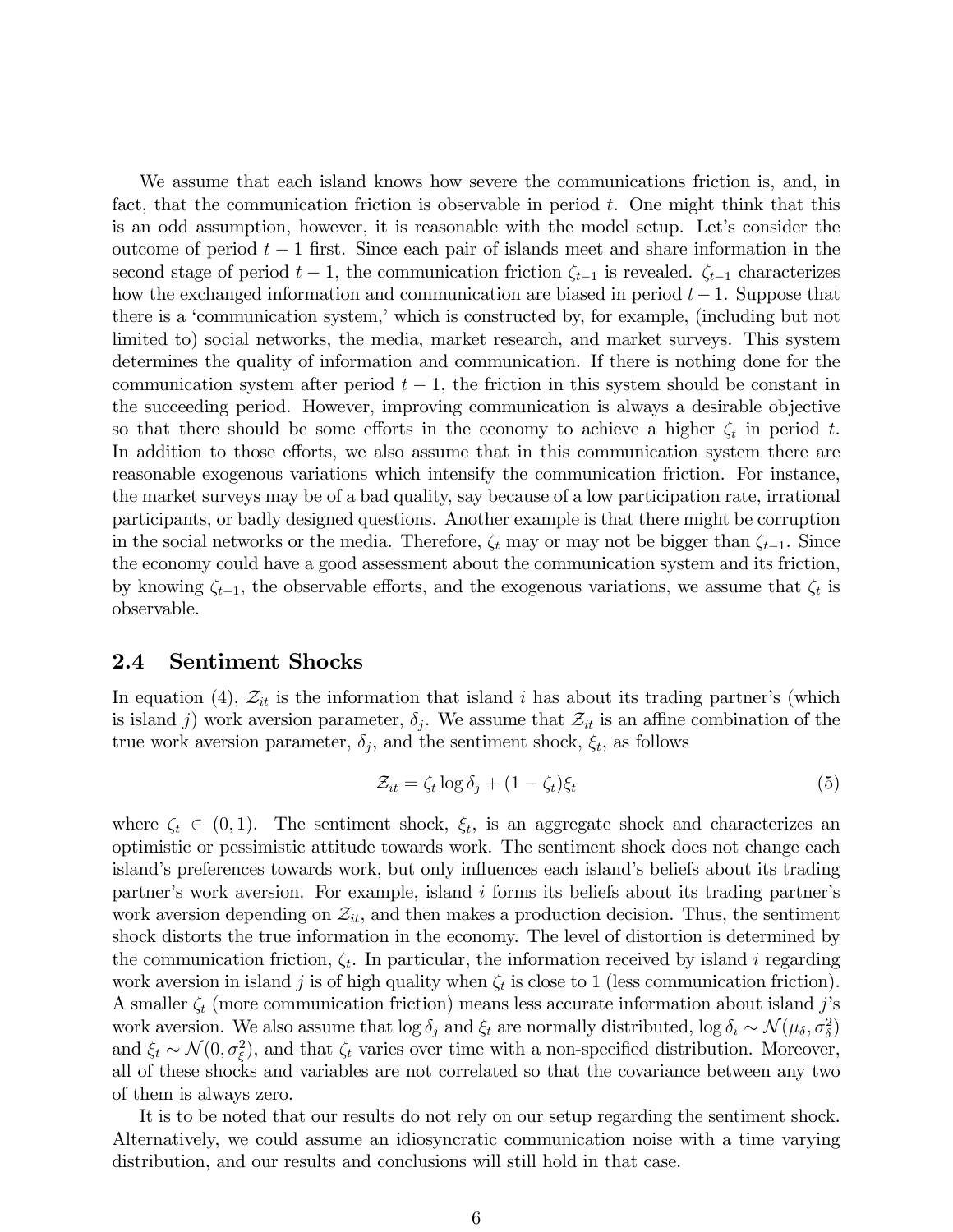#### 2.5 Equilibrium Characterization

Household *i* maximizes (1) subject to (2) with respect to  $c_{it}$ ,  $c_{it}^*$ , and  $n_{it}$ . The Lagrangian for this problem is

$$
\mathcal{L} = E_0 \sum_{t=0}^{\infty} \beta^t \left\{ \left[ \left( \frac{c_{it}}{1-\phi} \right)^{1-\phi} \left( \frac{c_{it}^*}{\phi} \right)^{\phi} - \delta_i \frac{n_{it}^{\varphi}}{\varphi} \right] + \lambda_{it} \left[ w_{it} n_{it} + \pi_{it} - p_{it} c_{it} - p_{it}^* c_{it}^* \right] \right\}
$$

where  $\lambda_{it}$  is the Lagrange multiplier. The first-order conditions with respect to  $c_{it}$ ,  $c_{it}^*$ , and  $n_{it}$  are (respectively)

$$
\left(\frac{c_{it}}{1-\phi}\right)^{-\phi} \left(\frac{c_{it}^*}{\phi}\right)^{\phi} - \lambda_{it} p_{it} = 0 \tag{6}
$$

$$
\left(\frac{c_{it}}{1-\phi}\right)^{1-\phi} \left(\frac{c_{it}^*}{\phi}\right)^{\phi-1} - \lambda_{it} p_{it}^* = 0 \tag{7}
$$

$$
-\delta_i n_{it}^{\varphi - 1} + \lambda_{it} w_{it} = 0.
$$
\n(8)

We normalize the local good's price so that  $\lambda_{it} = 1$ . Under this normalization, equations (6) and (7) imply

$$
\frac{\phi}{1-\phi} \frac{c_{it}}{c_{it}^*} = \frac{p_{it}^*}{p_{it}}.\tag{9}
$$

According to the trading pattern, the total value of  $c_{it}^*$  must be equivalent to the value of the *i*th island's exported goods. That is,

$$
p_{it}(y_{it} - c_{it}) = p_{it}^* c_{it}^*.
$$
\n(10)

Equations (9) and (10) yield

$$
c_{it} = (1 - \phi)y_{it}.\tag{11}
$$

We also have

$$
c_{it}^* = \phi y_{jt}.\tag{12}
$$

Equation  $(6)$ ,  $(11)$ , and  $(12)$  yield the equilibrium condition

$$
p_{it} = y_{it}^{-\phi} y_{jt}^{\phi} \tag{13}
$$

according to which the trading price of good  $i$  is determined by the relative outputs of goods i and j. A larger produced amount of good i decreases its price.

Firm i has to make a production decision in stage 1 based on the information set  $\mathcal{I}_{it}$ . Following Angeletos and La<sup> $\overline{O}$ </sup> (2013), we assume that firm i formulates a rational expectation about the price of its good, conditional on the information set  $\mathcal{I}_{it}$ , and chooses the demand for labor. Thus, the firm's maximization problem is

$$
\max_{n_{it}} \pi_{it} = E_{it}(p_{it}) A_i n_{it}^{\theta} - w_{it} n_{it}
$$

where  $E_{it}(p_{it}) = E(p_{it}|\mathcal{I}_{it})$ . The first-order condition with respect to  $n_{it}$  is

$$
\theta E_{it}(p_{it}) A_i n_{it}^{\theta - 1} = w_{it}
$$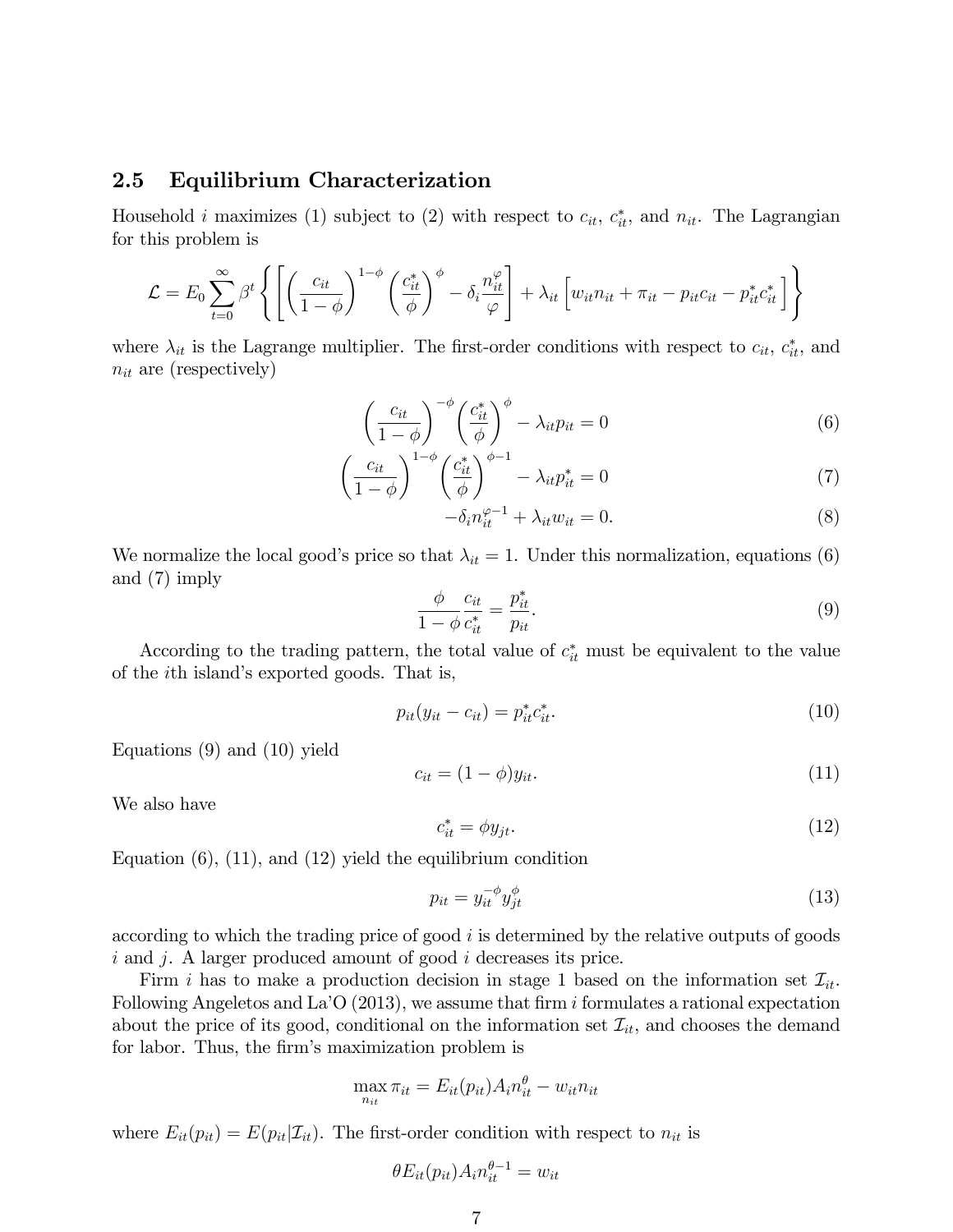or, equivalently,

$$
\theta E_{it}(p_{it}) \frac{y_{it}}{n_{it}} = w_{it}.
$$
\n(14)

Equations (8) and (14) imply

$$
n_{it} = \left[\frac{1}{\delta_i} \theta E_{it}(p_{it}) y_{it}\right]^{\frac{1}{\varphi}}.
$$
\n(15)

Substituting equation (15) into the production function (3) yields

$$
y_{it} = \left[A_i \delta_i^{-\tau} \theta^{\tau}\right]^{1/(1-\tau)} \left[E_{it}(p_{it})\right]^{\tau/(1-\tau)}
$$
(16)

where  $\tau = \theta/\varphi$  and  $\tau \in (0, 1)$ . The equilibrium between islands i and j is pinned down by equations (13) and (16). We could write these two equilibrium conditions as

$$
p_{it} = y_{it}^{-\phi} y_{jt}^{\phi}
$$
  

$$
y_{it} = (A_i \delta_i^{-\tau} \theta^{\tau})^{1/(1-\tau)} [E_{it}(p_{it})]^{\tau/(1-\tau)}.
$$

Furthermore, we could rewrite these equilibrium conditions as

$$
p_t(\mathcal{I}_{it}, \mathcal{I}_{jt}) = y_t(\mathcal{I}_{it})^{-\phi} y_t(\mathcal{I}_{jt})^{\phi}
$$
\n(17)

$$
y_t(\mathcal{I}_{it}) = \left[ A(\mathcal{I}_{it}) \delta(\mathcal{I}_{it})^{-\tau} \theta^{\tau} \right]^{1/(1-\tau)} \left[ E_t(p_t(\mathcal{I}_{it}, \mathcal{I}_{jt}) | \mathcal{I}_{it}) \right]^{\tau/(1-\tau)}.
$$
(18)

It means that the equilibrium between two islands is pinned down by the information sets  $\mathcal{I}_{it}$  and  $\mathcal{I}_{jt}$ . We can generalize these two conditions for each pair of islands. Let  $\mathcal I$  denote the information set received by a local island and  $\mathcal{I}'$  the information set obtained by its trading partner, for any pair of islands. The island which receives  $\mathcal I$  is called island of type  $I$ , and its trading partner is called island of type  $I'$ . The two conditions (17) and (18) can be consequently written as

$$
p_t(\mathcal{I}, \mathcal{I}') = y_t(\mathcal{I})^{-\phi} y_t(\mathcal{I}')^{\phi}
$$
\n(19)

$$
y_t(\mathcal{I}) = \left[ A(\mathcal{I}) \delta(\mathcal{I})^{-\tau} \theta^{\tau} \right]^{1/(1-\tau)} \left[ \int_{\mathcal{S}} p_t(\mathcal{I}, \mathcal{I}') \mathcal{P}_t(\mathcal{I}' | \mathcal{I}) d\mathcal{I}' \right]^{\tau/(1-\tau)}
$$
(20)

where  $\delta(\mathcal{I})$  is the work aversion of an island of type  $\mathcal{I}$  and  $\mathcal{P}_t(\mathcal{I}'|\mathcal{I})$  is the conditional probability that type  $\mathcal I$  island has a trading partner of type  $\mathcal I'$ .  $\mathcal S$  is the superset of all information set. Equations (19) and (20) imply

$$
\log y_t(\mathcal{I}) = (1 - \vartheta) \left[ \log \theta^{\tau/(1-\tau)} + \log A(\mathcal{I})^{1/(1-\tau)} \right] + \vartheta \frac{\log \int_{\mathcal{S}} y_t(\mathcal{I}')^{\phi} \mathcal{P}_t(\mathcal{I}' | \mathcal{I}) d\mathcal{I}'}{\phi} - \vartheta \frac{\log \delta_t(\mathcal{I})}{\phi}
$$
(21)

where  $\vartheta = \phi \tau/(1 - \tau + \phi \tau) \in (0, 1)$ . Since

$$
\frac{\log \int_{\mathcal{S}} y_t(\mathcal{I}')^{\phi} \mathcal{P}_t(\mathcal{I}'|\mathcal{I}) d\mathcal{I}'}{\phi} = \frac{\log \int_{\mathcal{S}} \exp \left[\phi \log y_t(\mathcal{I}')\right] \mathcal{P}_t(\mathcal{I}'|\mathcal{I}) d\mathcal{I}'}{\phi}
$$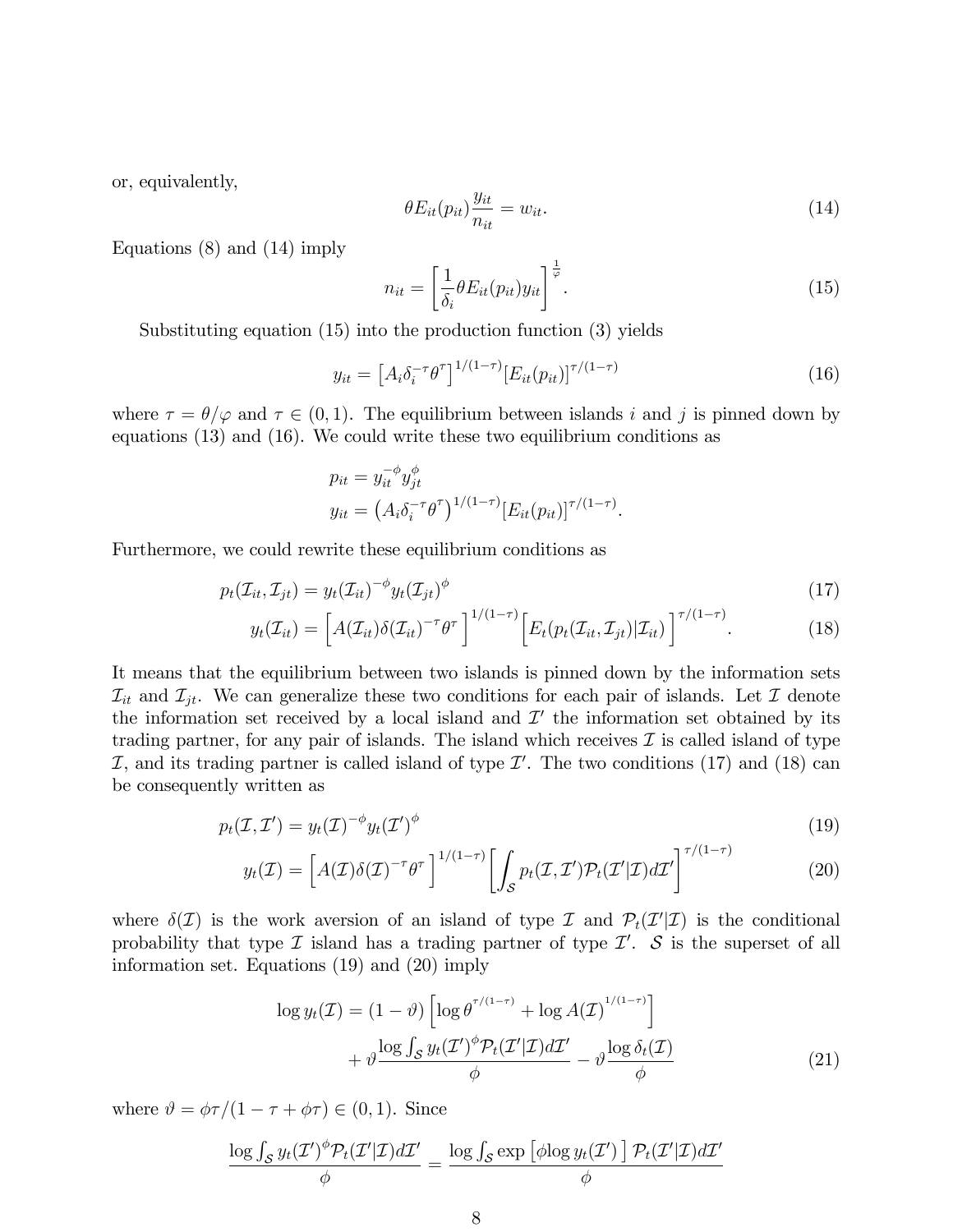let's define  $\psi(x) = \exp(\phi x)$  so that

$$
\frac{1}{\phi} \log \int_{\mathcal{S}} y_t(\mathcal{I}')^{\phi} \mathcal{P}_t(\mathcal{I}'|\mathcal{I}) d\mathcal{I}' = \psi^{-1} \left[ E_t \psi(\log y_t(\mathcal{I}')|\mathcal{I}) \right].
$$

Therefore, the equilibrium condition (21) becomes

$$
\log y_t(\mathcal{I}) = (1 - \vartheta) \left( \log \theta^{\tau/(1-\tau)} + \log A(\mathcal{I})^{1/(1-\tau)} \right) + \vartheta \psi^{-1} \left[ E_t \psi(\log y_t(\mathcal{I}') | \mathcal{I}) \right] - \vartheta \frac{\log \delta_t(\mathcal{I})}{\phi}.
$$
 (22)

It suggests that an island of type  $\mathcal I$  will have a higher output if it has a higher TFP. The output is also an increasing function of the expectation about its trading partner's output, since  $\psi^{-1}$  is an increasing function. We show that work aversion  $\delta(\mathcal{I})$  has a negative effect on output. The intuition is straightforward, because a lower  $\delta(\mathcal{I})$  reduces the disutility from providing labor. Therefore, the household provides more labor with a lower wage rate.

# 3 Perfect Communication

Perfect communication means that every island knows its trading partner's work aversion. In the example of islands i and j, it requires that island i and island j both know  $\mathcal{I}_{it}$  and  $\mathcal{I}_{it}$ . Under this assumption, we can drop the expectation operator in equation (22), because each island knows its output and that of its trading partner. Hence

$$
\log y_{it} = (1 - \vartheta) \left( \log \theta^{\tau/(1-\tau)} + \log A_i^{1/(1-\tau)} \right) + \vartheta \log y_{jt} - \vartheta \frac{\log \delta_i}{\phi}.
$$
 (23)

Similarly, for island  $i$  we have

$$
\log y_{jt} = (1 - \vartheta) \left( \log \theta^{\tau/(1-\tau)} + \log A_j^{1/(1-\tau)} \right) + \vartheta \log y_{it} - \vartheta \frac{\log \delta_j}{\phi}.
$$
 (24)

Aggregating equations (23) and (24) yields

$$
\log y_{it} + \log y_{jt} = \log \theta^{\tau/(1-\tau)} + \log A_i^{1/(1-\tau)} + \log \theta^{\tau/(1-\tau)} + \log A_j^{1/(1-\tau)} - \frac{\vartheta}{(1-\vartheta)\phi} (\log \delta_i + \log \delta_j). \tag{25}
$$

Following Angeletos and La<sup> $\circ$ </sup> (2013), the aggregate output  $Y_t$  of this economy can be measured by the logarithmic average of local outputs in the cross-section of islands as follows

$$
\log Y_t \equiv \int_0^1 \log y_{it} dt.
$$

By aggregating equation (25) across each pair of islands, we have

$$
\log Y_t = \frac{\tau}{1-\tau} \log \theta + \frac{1}{1-\tau} \int_0^1 \log A_i di - \frac{\vartheta}{(1-\vartheta)\phi} \int_0^1 \log \delta_i di
$$

$$
= \frac{\tau}{1-\tau} \log \theta + \frac{1}{1-\tau} \int_0^1 \log A_i di - \frac{\vartheta}{(1-\vartheta)\phi} \mu_{\delta}.
$$
(26)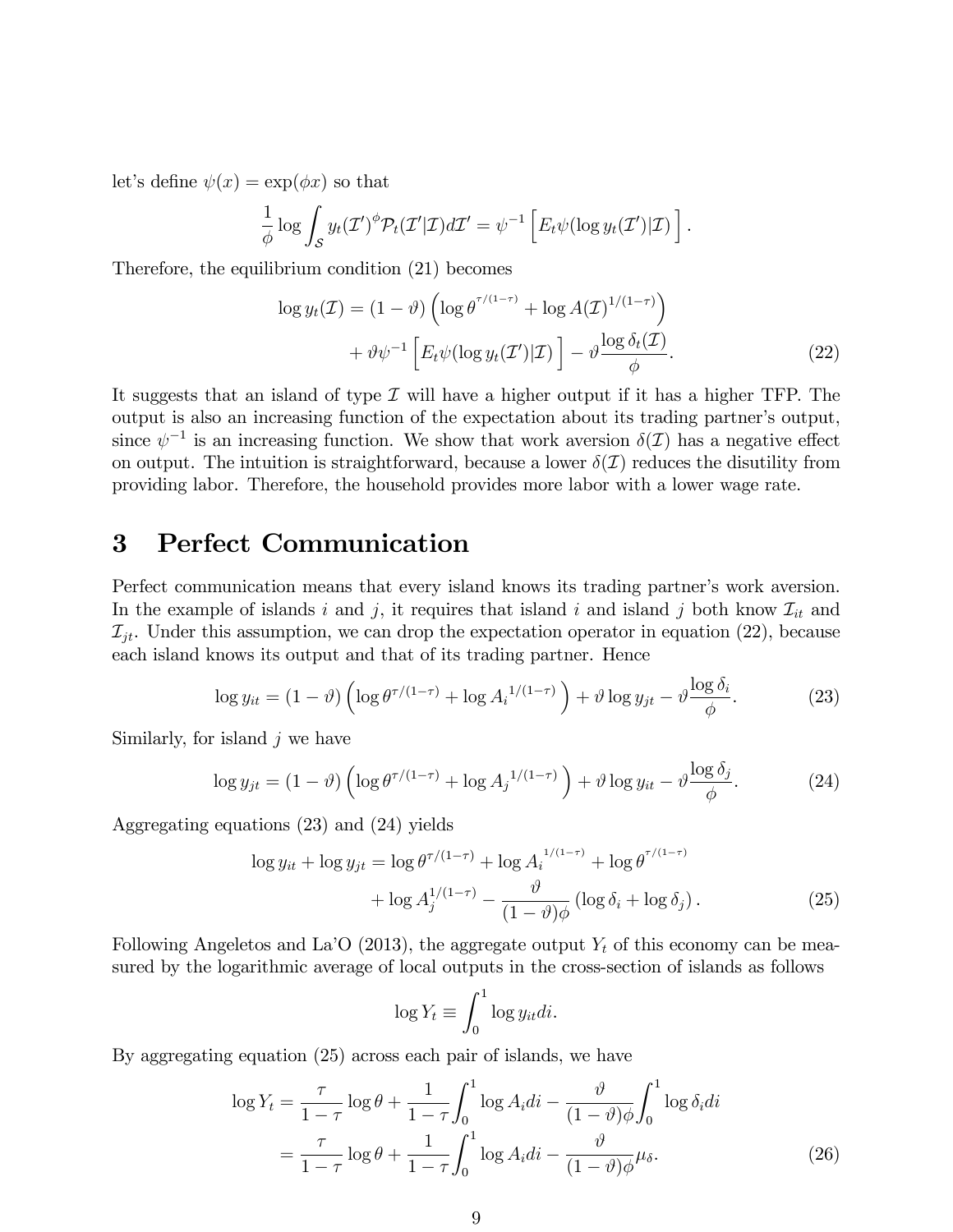Since each island's TFP and work aversion do not change, the aggregate TFP  $\int_0^1 \log A_i \, di$ and the aggregate work aversion parameter  $\mu_{\delta}$  are constant over time. Therefore, the level of aggregate output,  $log Y_t$ , is unique and constant over time when there is perfect communication. In fact, according to equation (26), the level of aggregate output is pinned down by the aggregate TFP and the aggregate work aversion. In particular, aggregate output is an increasing function of the aggregate TFP and a decreasing function of work aversion. Moreover, aggregate output responds linearly to both the aggregate TFP [with an impact of  $1/(1 - \tau)$ ] and the aggregate work aversion parameter [with an impact of  $-\vartheta/(1 - \vartheta)\varphi$ ].

### 4 Imperfect Communication

We now assume that each island receives the biased information about its trading partner's work aversion. Therefore, each pair of islands has heterogeneous beliefs about work aversion. Island j knows its work aversion parameter  $\delta_j$ , but island i believes that island j's work aversion parameter is a different one. We will show that imperfect communication leads to output fluctuations without any changes in technology or preferences, consistent with Angeletos and La<sup>'</sup>O (2013). We will also show that the communication friction leads to nonlinear output responses.

Equation (22) implies that island i with information set  $\mathcal{I}_{it}$  has the following output function

$$
\log y_{it} = (1 - \vartheta) \left( \log \theta^{\tau/(1-\tau)} + \log A_i^{1/(1-\tau)} \right) + \vartheta \psi^{-1} \left( E_{it} \psi(\log y_{jt}) \right) - \vartheta \frac{\log \delta_i}{\phi}.
$$
 (27)

We conjecture that under imperfect communication, given the information sets  $\mathcal{I}_{it}$  and  $\mathcal{I}_{jt}$ in period  $t$ , the equilibrium output of island  $i$  is given by

$$
\log y_{it} = \nu_0 + \nu_1 a_i + \nu_2 \log \delta_i + \nu_3 \mathcal{Z}_{it} + \nu_4 a_j \tag{28}
$$

where  $a_i = \log A_i$ ,  $a_j = \log A_j$ , and  $\nu_0$ ,  $\nu_1$ ,  $\nu_2$ ,  $\nu_3$ , and  $\nu_4$  are all coefficients. Similarly, the equilibrium output of island  $j$  is given by

$$
\log y_{jt} = \nu_0 + \nu_1 a_j + \nu_2 \log \delta_j + \nu_3 \mathcal{Z}_{jt} + \nu_4 a_i. \tag{29}
$$

Because each of  $\log \delta_i$ ,  $\log \delta_j$ ,  $\mathcal{Z}_{it}$ , and  $\mathcal{Z}_{jt}$  is normally distributed,  $\log y_{it}$  and  $\log y_{jt}$  are also normally distributed. Since  $\log y_{jt}$  is normally distributed, we have

$$
\psi^{-1} \left( E_{it} \psi(\log y_{jt}) \right) = \frac{1}{2} \phi \sigma_{y_{jt}}^2 + E_{it} (\log y_{jt}) \tag{30}
$$

where  $\sigma_{y_{jt}}$  is the standard deviation of log  $y_{jt}$  conditional on  $\mathcal{I}_{it}$ . Then equations (27) and (30) imply

$$
\log y_{it} = c_1 + (1 - \vartheta) \log A_i^{1/(1 - \tau)} + \vartheta E_{it}(\log y_{jt}) - \vartheta \frac{\log \delta_i}{\phi}
$$
\n(31)

where  $c_1 = (1 - \vartheta) \log \theta^{\tau/(1 - \tau)} + \vartheta \phi \sigma_{y_{jt}}^2/2$ .

The conjectured solution for  $\log y_{jt}$ , equation (29), implies

$$
E_{it} \log y_{jt} = \nu_0 + \nu_1 a_j + \nu_2 E_{it} (\log \delta_j) + \nu_3 \zeta_t \log \delta_i + \nu_3 (1 - \zeta_t) E_{it}(\xi_t) + \nu_4 a_i. \tag{32}
$$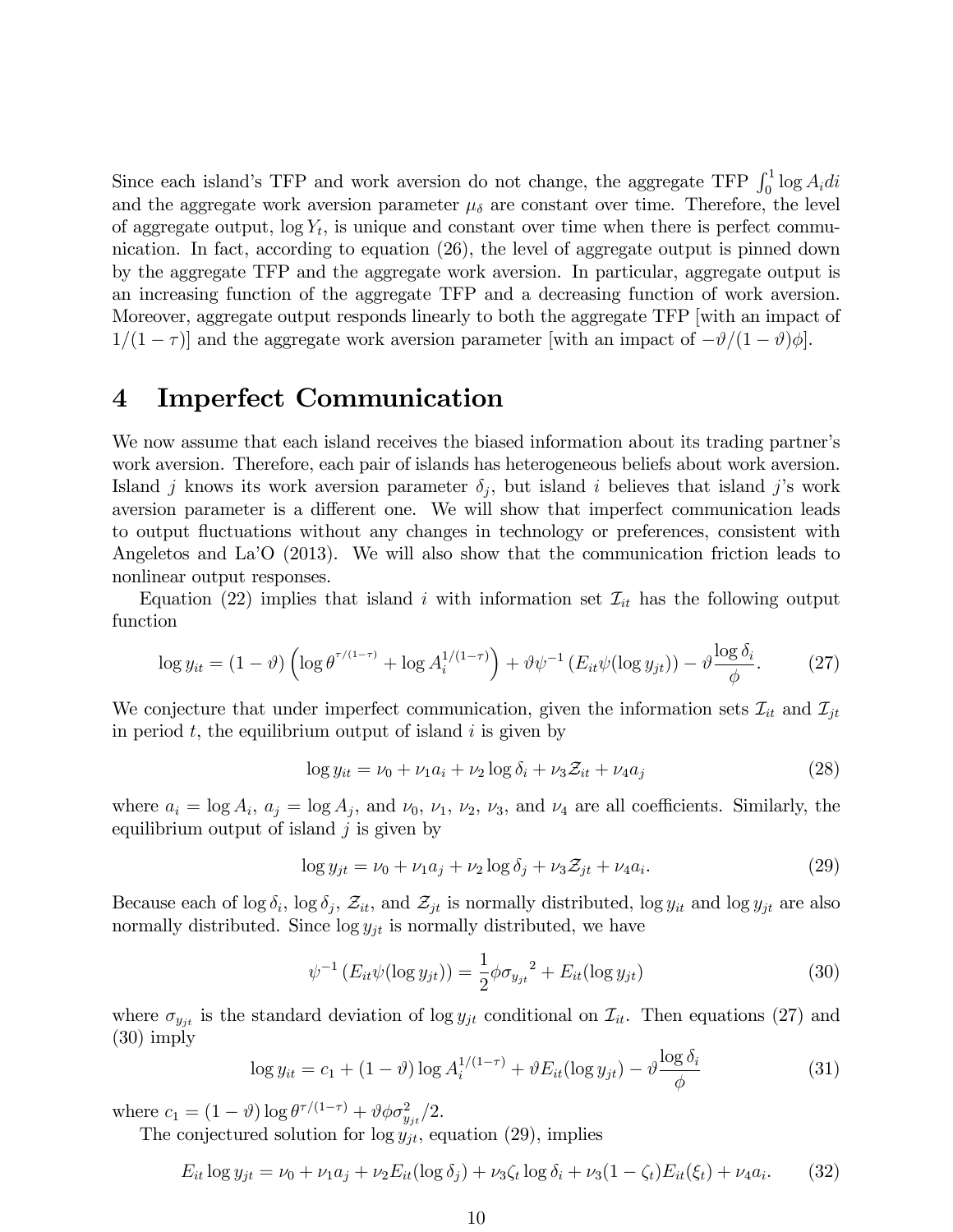Note that  $E_{it}(\zeta_t) = \zeta_t$  and  $Var_{it}(\zeta_t) = 0$ . Given  $\mathcal{I}_{it}$ , we have

$$
E_{it}(\log \delta_j) = \mu_{\delta} + \frac{\zeta_t}{\zeta_t^2 + (1 - \zeta_t)^2 \kappa_1^2} (\mathcal{Z}_{it} - \zeta_t \mu_{\delta})
$$
\n(33)

$$
E_{it}(\xi_t) = \frac{(1 - \zeta_t)\kappa_1^2}{\zeta_t^2 + (1 - \zeta_t)^2 \kappa_1^2} (\mathcal{Z}_{it} - \zeta_t \mu_\delta)
$$
(34)

where  $\kappa_1 = \sigma_{\xi}/\sigma_{\delta}$ . Equations (31), (32), (33) and (34) imply

$$
\log y_{it} = c_1 + \vartheta \nu_0 + \frac{1 - \vartheta}{1 - \tau} a_i + \vartheta \nu_1 a_j + c_2 (\nu_2 - \zeta_t \nu_3) \mu_\delta + \frac{\vartheta \nu_2 \zeta_t}{\zeta_t^2 + (1 - \zeta_t)^2 \kappa_1^2} \mathcal{Z}_{it}
$$

$$
+ \vartheta \nu_3 \zeta_t \log \delta_i + \frac{\vartheta \nu_3 (1 - \zeta_t)^2 \kappa_1^2}{\zeta_t^2 + (1 - \zeta_t)^2 \kappa_1^2} \mathcal{Z}_{it} + \vartheta \nu_4 a_i - \frac{\vartheta}{\phi} \log \delta_i, \tag{35}
$$

where  $c_2 = \frac{\vartheta (1 - \zeta_t)^2 \kappa_1^2}{\zeta_t^2 + (1 - \zeta_t)^2 \kappa_1^2}$ .

The symmetry between equations (28) and (35) implies the following restrictions

$$
\nu_0 = c_1 + \vartheta \nu_0 + c_2 (\nu_2 - \zeta_t \nu_3) \mu_\delta
$$
  
\n
$$
\nu_1 = \frac{1 - \vartheta}{1 - \tau} + \vartheta \nu_4
$$
  
\n
$$
\nu_2 = \vartheta \nu_3 \zeta_t - \vartheta / \varphi
$$
  
\n
$$
\nu_3 = \frac{\vartheta \nu_2 \zeta_t}{\zeta_t^2 + (1 - \zeta_t)^2 \kappa_1^2} + \frac{\vartheta \nu_3 (1 - \zeta_t)^2 \kappa_1^2}{\zeta_t^2 + (1 - \zeta_t)^2 \kappa_1^2}
$$
  
\n
$$
\nu_4 = \vartheta \nu_1
$$

which, when solved for  $\nu_0$ ,  $\nu_1$ ,  $\nu_2$ ,  $\nu_3$ , and  $\nu_4$ , yield

$$
\nu_0 = \frac{c_1}{1 - \vartheta} + \frac{c_2(\nu_2 - \zeta_t \nu_3)}{1 - \vartheta} \mu_\delta
$$
  
\n
$$
\nu_1 = \frac{1}{(1 - \tau)(1 + \vartheta)}
$$
  
\n
$$
\nu_2 = \frac{\vartheta}{\phi} \frac{\zeta_t^2 + \varrho}{(\vartheta^2 - 1)\zeta_t^2 - \varrho}
$$
  
\n
$$
\nu_3 = \frac{\vartheta^2}{\phi} \frac{\zeta_t}{(\vartheta^2 - 1)\zeta_t^2 - \varrho}
$$
  
\n
$$
\nu_4 = \frac{\vartheta}{(1 - \tau)(1 + \vartheta)}
$$

where  $\rho = (1 - \vartheta)(1 - \zeta_t)^2 \kappa_1^2$ . Since  $\vartheta \in (0, 1)$ ,  $\tau \in (0, 1)$ , and  $\phi \in (0, 1)$ , we conclude that  $\nu_1 > 0, \nu_2 < 0, \nu_3 < 0$ , and  $\nu_4 > 0$ . Thus the equilibrium output of island i is given by

$$
\log y_{it} = \frac{c_1}{1 - \vartheta} + \frac{c_2(\nu_2 - \zeta_t \nu_3)}{1 - \vartheta} \mu_{\delta} + \frac{1}{(1 - \tau)(1 + \vartheta)} a_i + \frac{\vartheta}{\phi} \frac{\zeta_t^2 + \varrho}{(\vartheta^2 - 1)\zeta_t^2 - \varrho} \log \delta_i + \frac{\vartheta^2}{\phi} \frac{\zeta_t}{(\vartheta^2 - 1)\zeta_t^2 - \varrho} \mathcal{Z}_{it} + \frac{\vartheta}{(1 - \tau)(1 + \vartheta)} a_j.
$$
(36)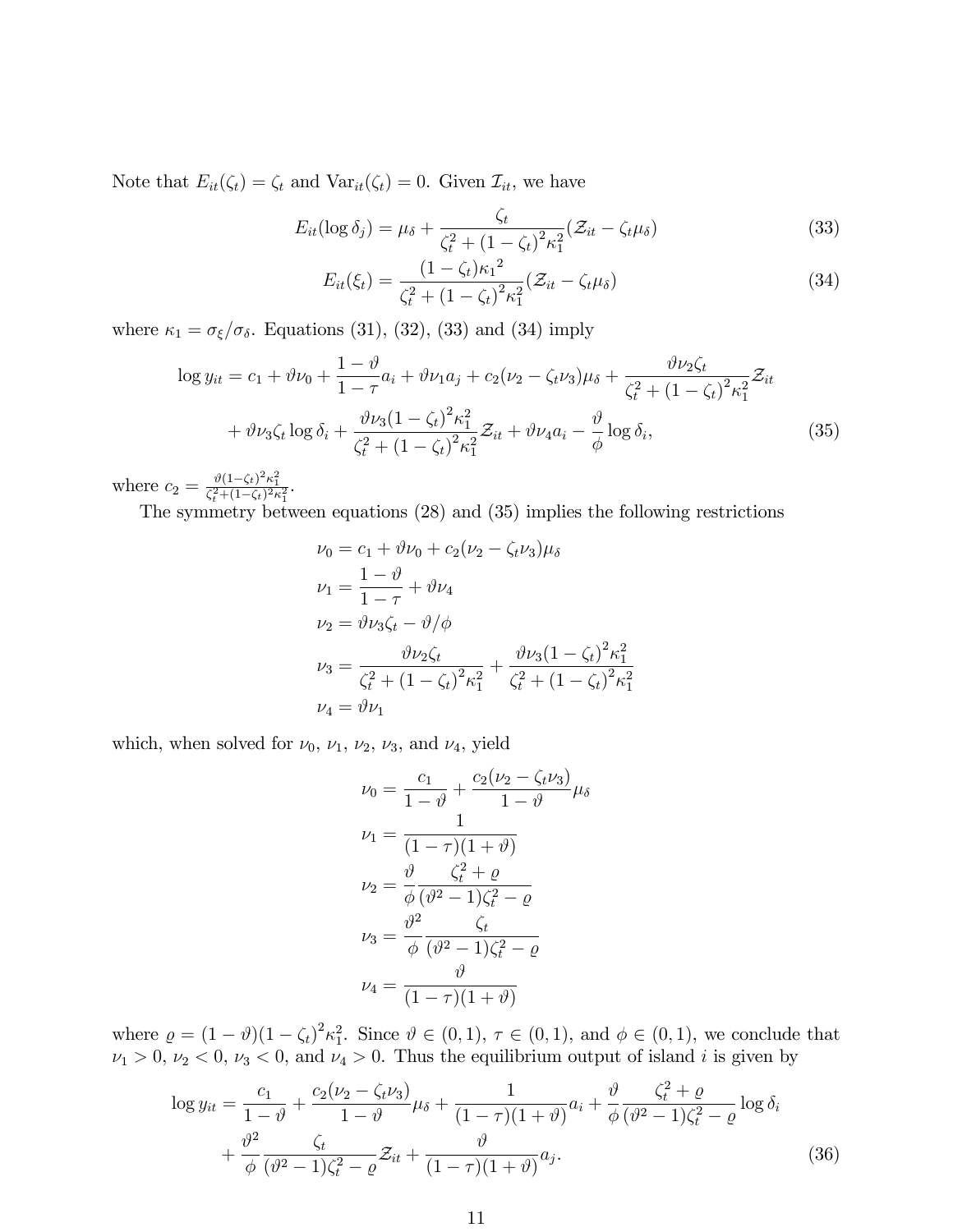According to the equilibrium solution  $(36)$ , the output of island i is increasing in its TFP,  $a_i = \log A_i$ , as well as in the TFP of its trading partner (island j),  $a_j = \log A_j$ . The negative  $\nu_2$  coefficient on log  $\delta_j$  in (36) is consistent with the benchmark result and suggests that a lower work aversion (a lower disutility from working) will increase output. Finally, the negative  $\nu_3$  coefficient on  $\mathcal{Z}_{it}$  shows the important role of the communication friction when the communication among the islands is not perfect. It shows that island  $i$  will increase its output when it learns that its trading partner has a lower work aversion. The lower work aversion of its trading partner is a signal indicating that its trading partner is likely to have a higher output.

The most striking finding is that an individual island's output decision takes account of the aggregate work aversion parameter, since

$$
\mu_{\delta} = \int_0^1 \log \delta_i di,
$$

according to the law of large numbers. The intuition is that every island has to consider the role of aggregate work aversion parameter when it is not able to observe its trading partner's work aversion parameter. The aggregate work aversion parameter is used as a reference in determining the optimal output decision. Moreover, since it can be verified that  $c_2(\nu_2 - \zeta_t\nu_3)/(1 - \vartheta) < 0$ , we find that each island will produce less if the aggregate work aversion parameter is high.

Aggregating the output of each island with revealed  $\nu_0$ ,  $\nu_1$ ,  $\nu_2$ ,  $\nu_3$  and  $\nu_4$ , the aggregate output is

$$
\log Y_t = \frac{c_1}{1-\vartheta} + \frac{1}{1-\tau} \int_0^1 \log A_i di + (\nu_2 + \nu_3 \zeta_t) \int_0^1 \log \delta_i di + \frac{c_2(\nu_2 - \zeta_t \nu_3)}{1-\vartheta} \mu_\delta + \nu_3 (1-\zeta_t) \xi_t
$$
  
\n
$$
= \frac{c_1}{1-\vartheta} + \frac{1}{1-\tau} \int_0^1 \log A_i di + \left[ \frac{c_2(\nu_2 - \zeta_t \nu_3)}{1-\vartheta} + (\nu_2 + \nu_3 \zeta_t) \right] \int_0^1 \log \delta_i di + \nu_3 (1-\zeta_t) \xi_t
$$
  
\n
$$
= \frac{c_1}{1-\vartheta} + \frac{1}{1-\tau} \int_0^1 \log A_i di - \frac{\vartheta}{(1-\vartheta)\varphi} \int_0^1 \log \delta_i di + \nu_3 (1-\zeta_t) \xi_t
$$
  
\n
$$
= \frac{c_1}{1-\vartheta} + \frac{1}{1-\tau} \int_0^1 \log A_i di - \frac{\vartheta}{(1-\vartheta)\varphi} \mu_\delta + \nu_3 (1-\zeta_t) \xi_t.
$$
 (37)

Equation (37) shows that aggregate output,  $\log Y_t$ , exhibits fluctuations over time. In particular, aggregate output is a time-varying function of the aggregate TFP,  $\int_0^1 \log A_i \, di$ , the aggregate work aversion parameter,  $\mu_{\delta}$ , and the sentiment shock,  $\xi_t$ . It is to be noted that there is no communication friction regarding the aggregate TFP, because each island's TFP is always known to each of the other islands. That is, the aggregate TFP is an economic fundamental and plays a consistent role in the determination of aggregate output, with or without the communication friction; a higher (lower) aggregate TFP implies more (less) output.

As can be seen in equation (37), the aggregate work aversion parameter has the same effect on the aggregate output compared to that in the perfect communication equilibrium. In particular, less aggregate work aversion implies less disutility from working, and therefore a higher level of aggregate output. The consistent role of the aggregate work aversion parameter in the perfect communication and the imperfect communication equilibrium suggests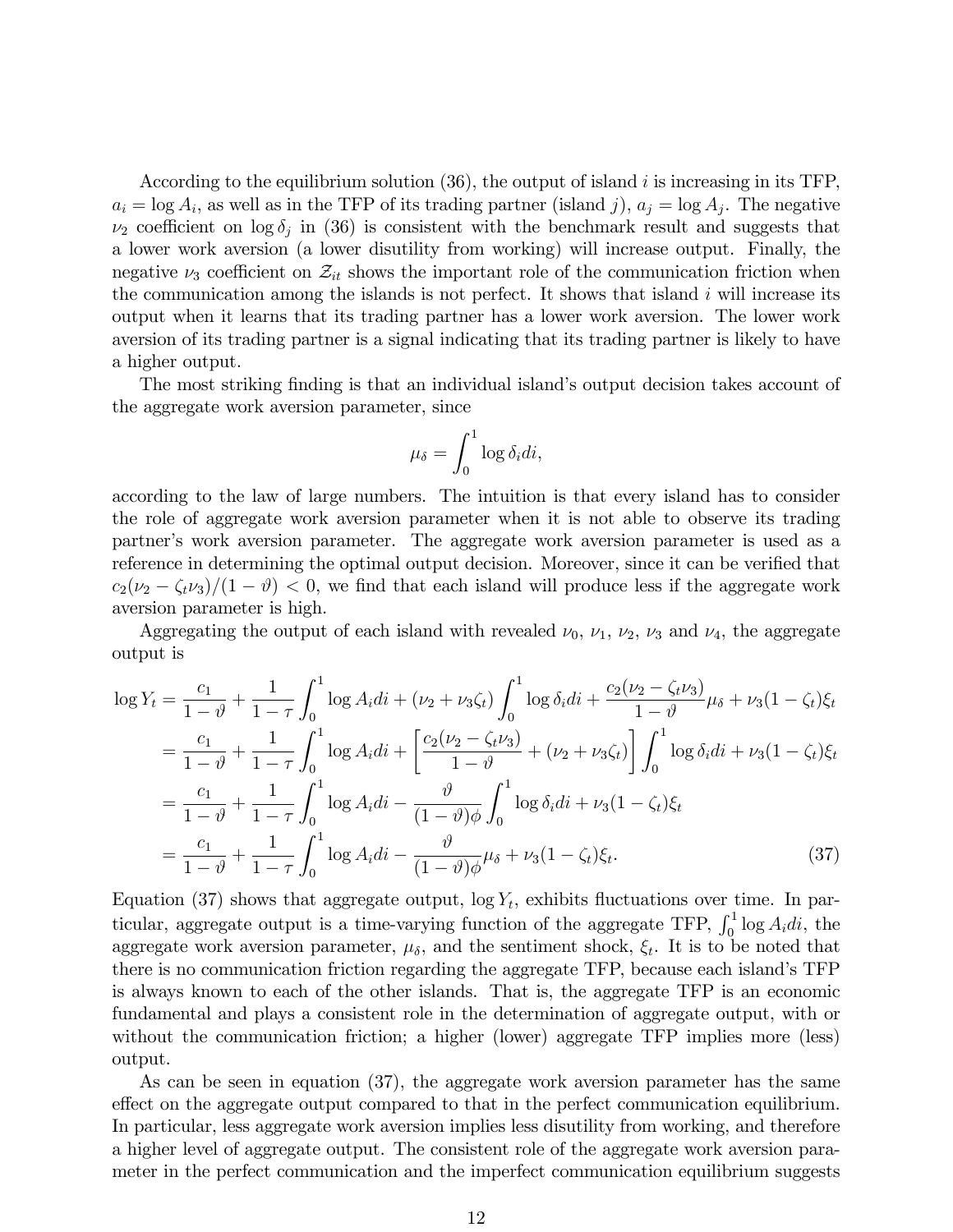that the aggregate output of the economy is always pinned down by the economic fundamental irrespective of whether there is communication friction about this fundamental or not.

The sentiment shock,  $\xi_t$ , is a random variable, and introduces randomness to the aggregate output, consistent with Angeletos and La<sup> $\overline{O}$ </sup> (2013). According to equation (37), the aggregate output is a decreasing function of the sentiment shock, since  $\nu_3(1 - \zeta_t) < 0$ . In particular, when economic agents are optimistic, work aversion is low, and the aggregate output is high. This is a kind of self-fulling equilibrium. It means that the attitude (sentiment shock) towards work aversion causes this attitude to be real, and then the aggregate output becomes the corresponding level.

Moreover, the sentiment shock has a nonlinear effect on aggregate output. A small sentiment shock may lead to large fluctuations in aggregate output if the absolute value of  $\nu_3(1 - \zeta_t)$  is large. Similarly, a large sentiment shock may lead to small fluctuations in aggregate output if the absolute value of  $\nu_3(1 - \zeta_t)$  is small. That is, the severity of the communication friction determines how aggregate output responds to the exogenous sentiment shock.

# 5 Nonlinear Business Cycles

### 5.1 The Effects of Volatility

We can express the relationship between aggregate output under perfect and imperfect communication in terms of the following equation

$$
\log Y_t^{\text{Imperfect communication}} = \log Y_t^{\text{Perfect communication}} + \nu_3 (1 - \zeta_t) \xi_t + \frac{1}{2} \frac{\vartheta \phi}{1 - \vartheta} \int_{j=0}^1 \sigma_{y_{jt}}^2 dj \tag{38}
$$

according to which communication frictions allow sentiments to be an important part of aggregate output determination, without, however, affecting the way aggregate output depends on the economic fundamentals. Moreover, the conditional variance  $\sigma_{y_{jt}}^2$  is given by

$$
\sigma_{y_{jt}}^2 = \frac{(\nu_2 - \nu_3 \zeta_t)^2 (1 - \zeta_t)^2 \sigma_\delta^2 \sigma_\xi^2}{\zeta_t^2 \sigma_\delta^2 + (1 - \zeta_t)^2 \sigma_\xi^2} = \sigma_{yt}^2.
$$

Thus, equation (38) can be written as

$$
\log Y_t^{\text{Imperfect communication}} = \log Y_t^{\text{Perfect communication}} + \nu_3 (1 - \zeta_t) \xi_t + \frac{1}{2} \frac{\vartheta \phi}{1 - \vartheta} \sigma_{yt}^2
$$

according to which communication frictions not only allow sentiments to be an important part of the determination of aggregate output, but also allow the exogenous variances,  $\sigma_{\delta}^2$  and  $\sigma_{\xi}^2$ , to influence the economy without affecting how the economic fundamentals determine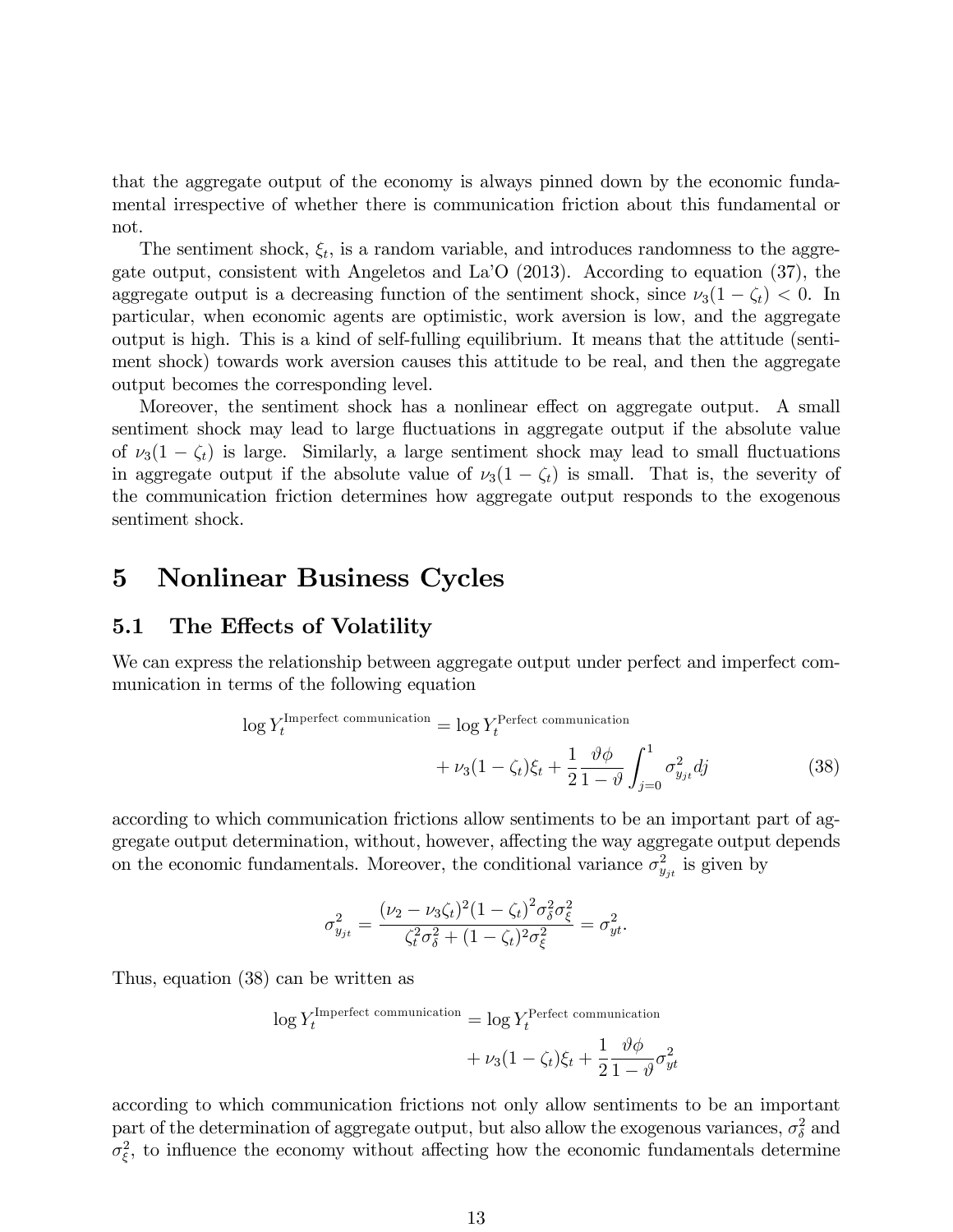aggregate output. Even though the variances,  $\sigma_{\delta}^2$  and  $\sigma_{\xi}^2$ , are fixed, they have time-varying effects on aggregate output, because of the time-varying nature of  $\zeta_t$ . In particular,

$$
\frac{\partial \sigma_{yt}^2}{\partial \zeta_t} < 0
$$

suggesting that the volatility effects will be reduced if the communication friction becomes less severe. The intuition is that better communication reduces the effects of these exogenous variances.

#### 5.2 Sentiment Shocks

Equation (37) also implies that the response of aggregate output to a sentiment shock,  $\xi_t$ , is  $\nu_3(1 - \zeta_t) < 0$ . The magnitude of this response also depends on  $\zeta_t$  as follows

$$
\frac{\partial \nu_3 (1 - \zeta_t)}{\partial \zeta_t} = (1 - \vartheta) \frac{\zeta_t^2 (1 + \vartheta) - (1 - \zeta_t)^2 \kappa_1^2}{\left[ (\vartheta^2 - 1) \zeta_t^2 - \varrho \right]^2}.
$$
\n(39)

To determine the sign of the expression on the right side of equation (40), we only need to pay attention to the numerator, which is in a quadratic form

$$
\zeta_t^2 (1 + \vartheta) - (1 - \zeta_t)^2 \kappa_1^2 = 0.
$$

Let  $b = \kappa_1^2/(1 + \vartheta)$  and rewrite the above equation as

$$
(1 - b)\zeta_t^2 + 2b\zeta_t - b = 0.
$$
\n(40)

The real root of equation (40),  $\sqrt{b}/(1 + \sqrt{b})$ , implies

$$
\frac{\partial \nu_3 (1 - \zeta_t)}{\partial \zeta_t} < 0 \quad \text{if} \quad 0 < \zeta_t < \frac{\sqrt{b}}{1 + \sqrt{b}}
$$
\n
$$
\frac{\partial \nu_3 (1 - \zeta_t)}{\partial \zeta_t} > 0 \quad \text{if} \quad \frac{\sqrt{b}}{1 + \sqrt{b}} < \zeta_t < 1.
$$

Thus, the response of aggregate output to a sentiment shock,  $|\nu_3(1 - \zeta_t)|$ , has a parabolic shape. Bad communication (as, for example, when  $\zeta_t$  is close to zero, meaning that the islands are unable to reach the same expectation about relevant economic conditions) implies a smaller response of aggregate output to sentiment shocks. Higher  $\zeta_t$  values enhance this response, but increasing  $\zeta_t$  beyond  $\sqrt{b}/(1 + \sqrt{b})$  reduces the response. The response of aggregate output to a sentiment shock achieves its maximum when  $\zeta_t = \sqrt{b}/(1 + \sqrt{b})$ . The maximum response of aggregate output to a sentiment shock is given by

$$
|\nu_3(1-\zeta_t)|\Big|_{\zeta_t=\sqrt{b}/(1+\sqrt{b})}=\frac{\vartheta^2}{2\phi\sqrt{1+\vartheta}}\frac{1}{(1-\vartheta)\kappa_1}.
$$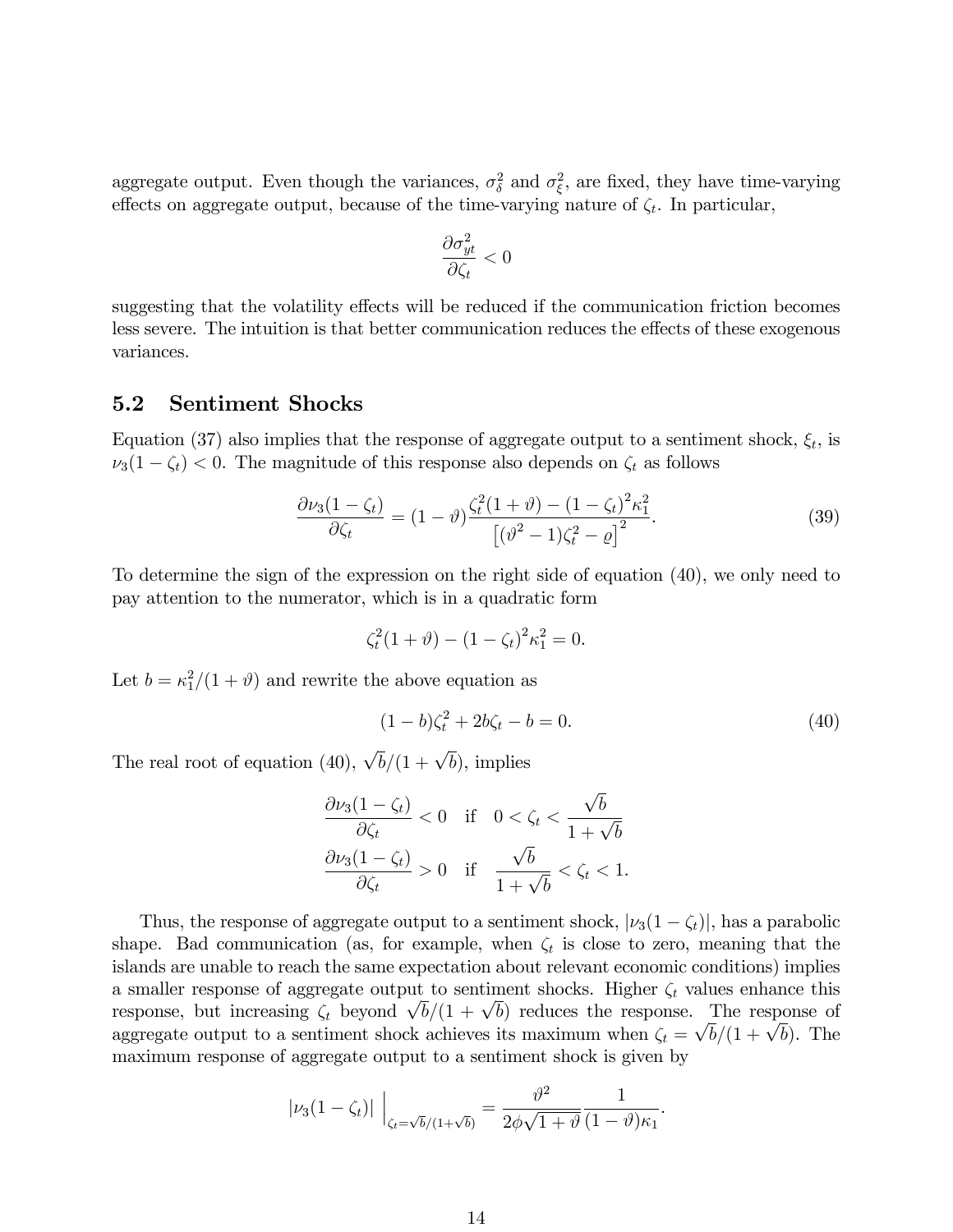### 5.3 Communication Frictions

Finally, the communication friction plays an important role in the determination of the variance of aggregate output

$$
\text{Var}(\log Y_t) = \left[\nu_3(1-\zeta_t)\right]^2 \sigma_{\xi}^2. \tag{41}
$$

According to equation (41), the variance of aggregate output is time-varying and depends on the communication friction and the variance of the sentiment shocks. Moreover, according to the non-monotonic relationship in equation (39), the communication friction has nonlinear effects on the variance of aggregate output, suggesting that better communication does not always imply less uncertainty.

Let's take the limit of  $\log Y_t$  in equation (37) as  $\zeta_t \to 1$ . We have

$$
\lim_{\zeta_t \to 1} \log Y_t = \frac{c_1}{1 - \vartheta} + \frac{1}{1 - \tau} \int_0^1 \log A_i di - \frac{\vartheta}{(1 - \vartheta)\phi} \int_0^1 \log \delta_i di + \nu_3 (1 - \zeta_t) \xi_t
$$
\n
$$
= \frac{\tau}{1 - \tau} \log \theta + \frac{1}{1 - \tau} \int_0^1 \log A_i di - \frac{\vartheta}{(1 - \vartheta)\phi} \int_0^1 \log \delta_i di
$$
\n
$$
= \frac{\tau}{1 - \tau} \log \theta + \frac{1}{1 - \tau} \int_0^1 \log A_i di - \frac{\vartheta}{(1 - \vartheta)\phi} \mu_\delta. \tag{42}
$$

which is exactly the equilibrium outcome under perfect communication, equation (26). In this case, the sentiment shock has no effect on the variance of aggregate output. That is, when  $\zeta_t \to 1$ , there are no heterogeneous beliefs and each island knows its trading partner's output.

On the other hand, the limit of  $\log Y_t$  in equation (37) as  $\zeta_t \to 0$  is

$$
\lim_{\zeta_t \to 0} \log Y_t = \frac{c_1}{1 - \vartheta} + \frac{1}{1 - \tau} \int_0^1 \log A_i di - \frac{\vartheta}{(1 - \vartheta)\phi} \int_0^1 \log \delta_i di + \nu_3 (1 - \zeta_t) \xi_t
$$

$$
= \frac{\tau}{1 - \tau} \log \theta + \frac{1}{1 - \tau} \int_0^1 \log A_i di - \frac{\vartheta}{(1 - \vartheta)\phi} \int_0^1 \log \delta_i di
$$

$$
= \frac{\tau}{1 - \tau} \log \theta + \frac{1}{1 - \tau} \int_0^1 \log A_i di - \frac{\vartheta}{(1 - \vartheta)\phi} \mu_\delta + \frac{1}{2} \frac{\vartheta^3}{(1 - \vartheta)\phi} \sigma_\delta^2. \tag{43}
$$

suggesting that the economy is stable and there is no uncertainty, even with the worst communication in each period. When  $\zeta_t \to 0$ , each island knows that its trading partner receives the sentiment shock only. Each island also understands that its trading partner will make production decisions by responding to the received information. Since both islands  $i$ and j get the same sentiment shock, island i knows island j's belief about island i's work aversion, which is just the sentiment shock. In the same way, island j knows island  $i$ 's belief about island j's work aversion. Moreover, island i knows what island j expects its production to be and also knows how island  $j$  responds to this expectation. Similarly, island j knows what island i expects its production to be and also knows how island i responds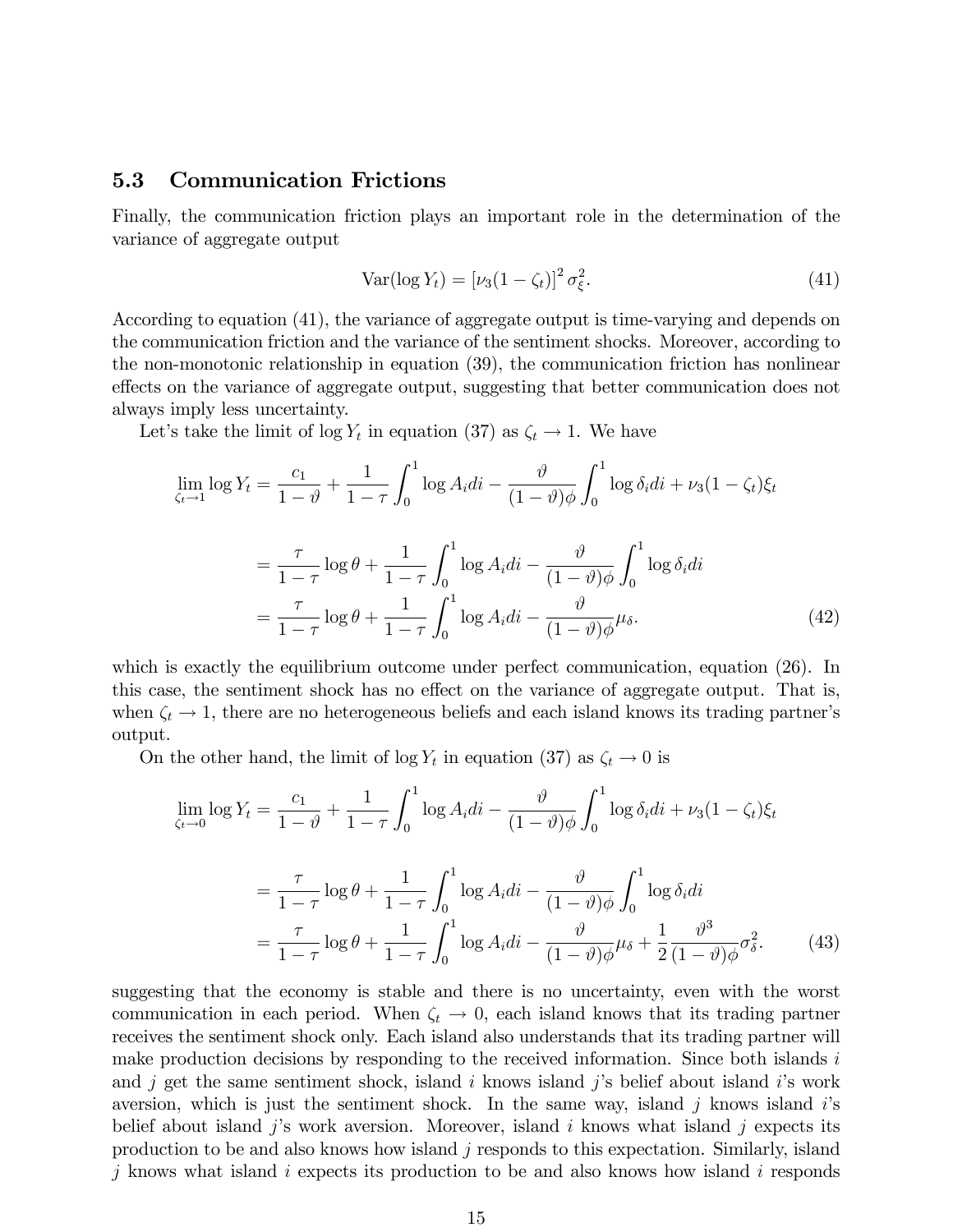to this expectation. This situation is like a game, with each island choosing the production level expected by its trading partner, so that they reach a Nash equilibrium by cooperation.

Based on these results, we conclude that there is a parabolic relationship between the variance of aggregate output and the communication friction,  $\zeta_t$ . The variance of aggregate output could be completely eliminated at the two extreme values of  $\zeta_t$ ,  $\zeta_t = 0$  and  $\zeta_t = 1$ . The reason for this result is that there are no heterogeneous beliefs at  $\zeta_t = 0$  and  $\zeta_t = 1$ . In particular, the communication friction acts like a filter, creating different beliefs about each island's work aversion. For example, island i knows its own work aversion, but island j (which is island i's trading partner) forms its belief about island i's work aversion based on the received information. Therefore, island  $i$  and island  $j$  have heterogeneous beliefs about island  $i$ 's work aversion. Similarly, island  $i$  and island  $j$  have heterogeneous beliefs about island jís work aversion. It is this heterogeneity in beliefs that causes aggregate output to exhibit time varying variance, but this variance is eliminated at the two extreme values of  $\zeta_t$ ,  $\zeta_t = 0$  and  $\zeta_t = 1$ .

Finally, improving the communication does not always reduce the variance of aggregate output. The reason for this result is because of the heterogeneity in beliefs about work aversion. In particular, as  $\zeta_t$  increases above zero towards  $\sqrt{b}/(1 + \sqrt{b})$ , the homogenous beliefs between island  $i$  and island  $j$  disappear and heterogeneous beliefs emerge. Similarly, as  $\zeta_t$  declines below 1 towards  $\sqrt{b}/(1+\sqrt{b})$ , heterogeneous beliefs also show up. In fact, the degree of heterogeneity increases as  $\zeta_t$  declines towards  $\sqrt{b}/(1+\sqrt{b})$ , and this increases the variance of aggregate output.

# 6 Conclusion

In the context of a rational expectations macroeconomic model with communication frictions, we show that the level of economic activity is a nonlinear and time-varying function of aggregate economic fundamentals and sentiment shocks. In particular, communication frictions amplify or shrink the effect of exogenous sentiment shocks on aggregate output. That is, because of communication frictions, it is possible for small changes sentiment shocks to cause large changes in aggregate output. Similarly, it is possible for large changes in sentiment shocks to cause small changes in aggregate output. We also find that communication frictions have nonlinear effects on the variance of aggregate output, meaning that improving the communication does not always reduce the variance of aggregate output.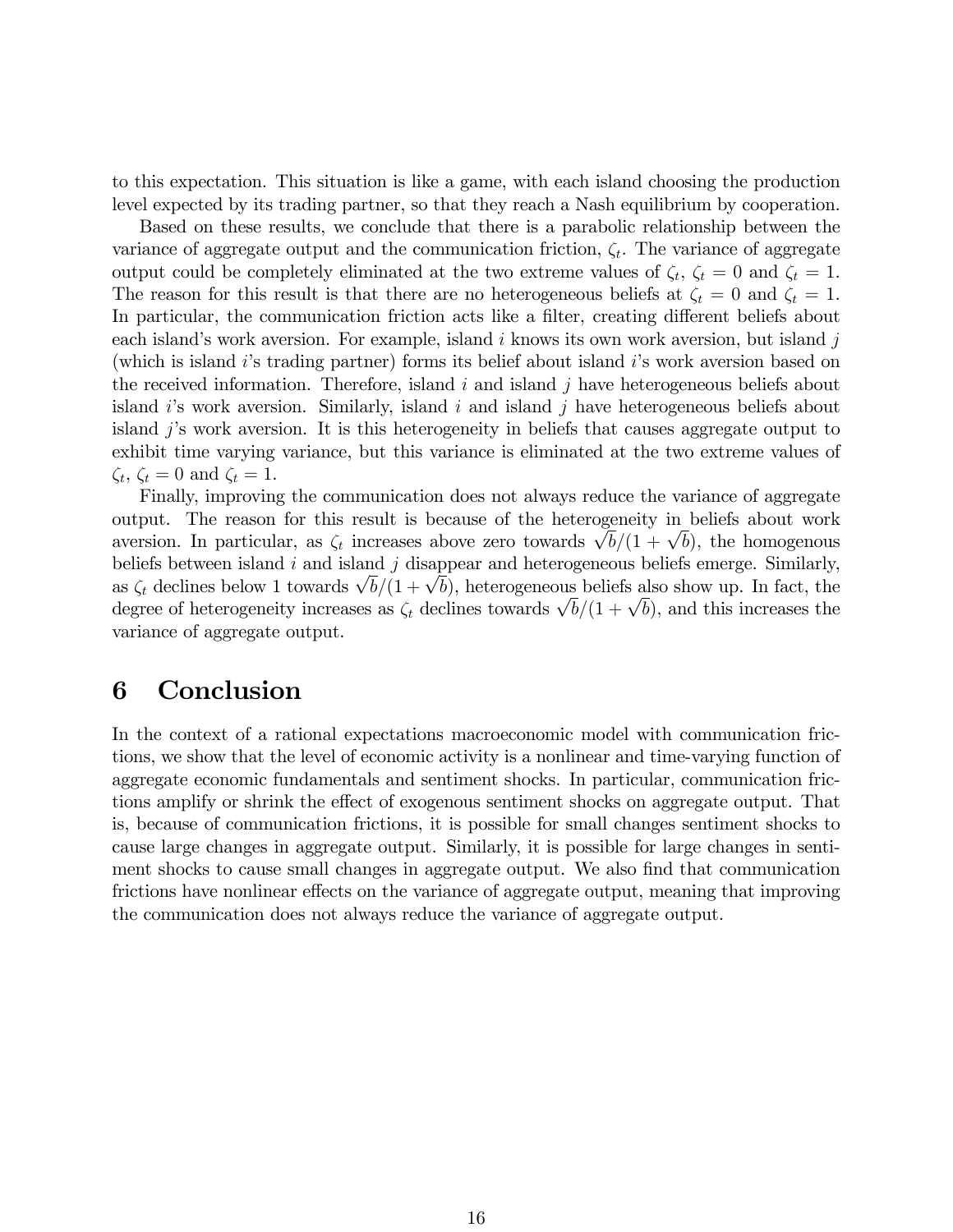# References

- [1] Angeletos, G.-M., and J. La<sup> $\prime$ </sup>O (2013), "Sentiments," *Econometrica* 81, 739-779.
- [2] Barnett, W. A. (2012), Getting it wrong: How faulty monetary statistics undermine the Fed, the financial system, and the economy, MIT Press.
- [3] Barnett, W. A., A. Serletis, and D. Serletis (2015), "Nonlinear and complex dynamics in economics," Macroeconomic Dynamics 19, 1749-1779.
- [4] Baumol, W. J., and J. Benhabib (1989), "Chaos: Significance, mechanism, and economic applications," Journal of Economic Perspectives 3, 77-107.
- [5] Benhabib, J., and K. Nishimura (1985), "Competitive equilibrium cycles," Journal of Economic Theory 35, 284-306.
- $[6]$  Benhabib, J., P. Wang, and Y. Wen  $(2015)$ , "Sentiments and aggregate fluctuations," Econometrica 83, 549-585.
- [7] Blanchard, O. (2014), "Where danger lurks, "Finance  $\mathcal C$  Development 51, 28-31.
- [8] Bullard, J., and A. Butler (1993), "Nonlinearity and chaos in economic models: Implications for policy decisions," Economic Journal 103, 849-867.
- [9] Farmer, J. D., and J. Geanakoplos (2008), "The virtues and vices of equilibrium and the future of financial economics," Complexity 14, 11-38.
- [10] Friedman, M. (1968), "The role of monetary policy," American Economic Review 58, 1-17.
- [11] Grandmont, J.-M. (1985), "On endogenous competitive cycles," *Econometrica* 53, 995-1046.
- [12] Hendry, D. F., and G. E. Mizon (August, 2010), "On the mathematical basis of intertemporal optimization," Working Paper.
- [13] Keynes, J. M. (1936), The general theory of employment, interest, and money, New York: Harcourt Brace.
- [14] Kirman, A. (2010), "The economic crisis is a crisis for economic theory," CESifo Economic Studies 56, 498-535.
- [15] Kunieda, T., and A. Shibata  $(2011)$ , "Endogenous growth and fluctuations in an overlapping generations economy with credit market imperfections, $\delta$  Asia-Pacific Journal of Accounting & Economics 18, 333-357.
- [16] Kunieda, T., and A. Shibata  $(2014)$ , "Credit market imperfections and macroeconomic instability," *Pacific Economic Review* 19, 592-611.